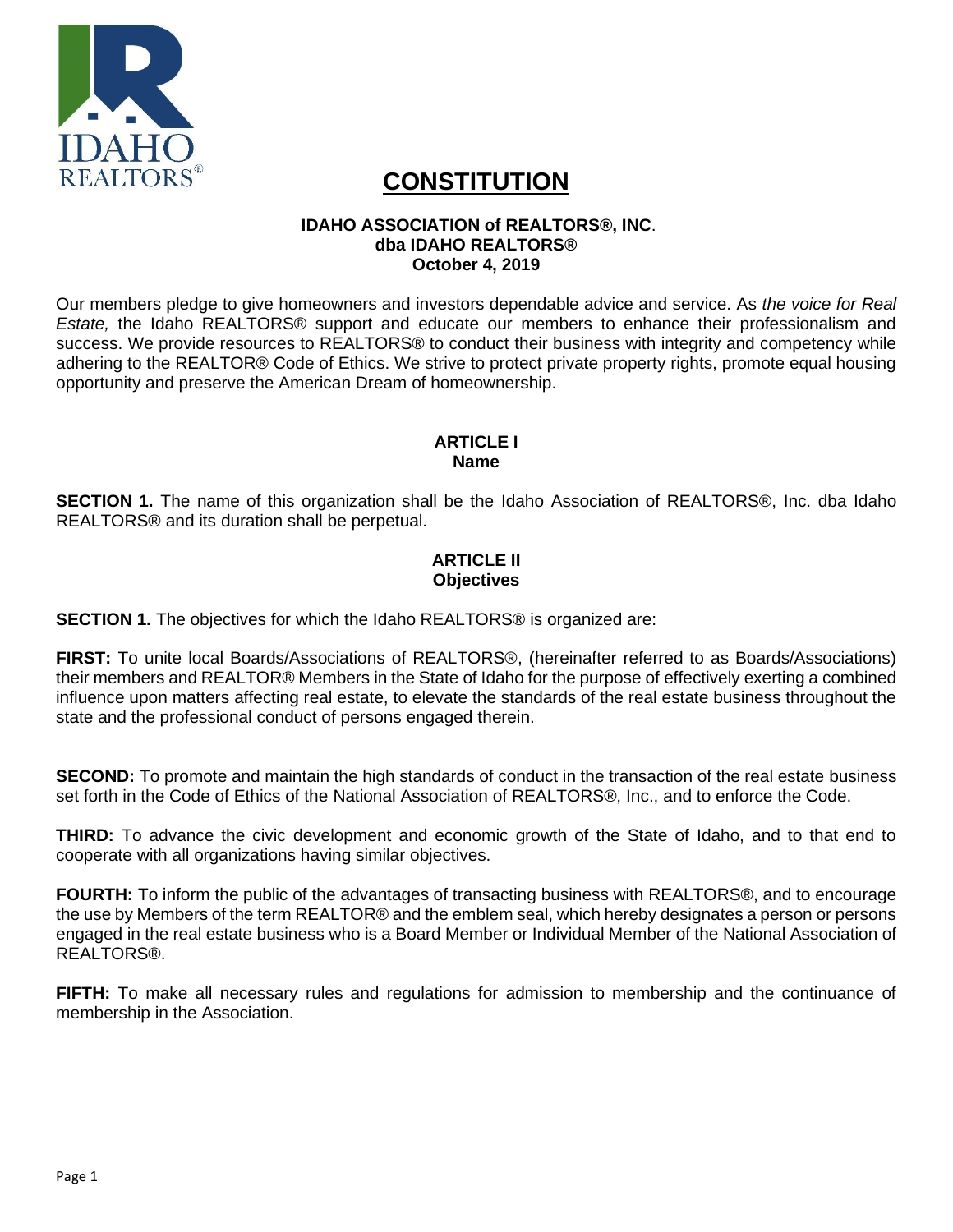#### **ARTICLE III Governance**

**SECTION 1.** The governance of the Idaho REALTORS® shall be vested in a Board of Directors and administered as enumerated in the Idaho REALTORS® bylaws. The Board of Directors shall be the trustees of the affairs of the Idaho REALTORS® for the benefit of the members.

## **ARTICLE IV Election of Officers**

**SECTION 1.** The Officers of the Idaho REALTORS® shall be elected at the annual meeting by the constituencies established, and pursuant to the procedures, stated in the bylaws.

# **ARTICLE V Income and Liability**

**SECTION 1.** The sources of the Idaho REALTORS® revenue and income shall be dues, fees and contributions from its members and others, assessed for the privileges of membership and the enjoyment of the advantages of association. The liability of members for the debts of the Idaho REALTORS® shall be limited to the amount of their dues, fees, and contributions which shall be owing and unpaid.

# **ARTICLE VI Location**

**SECTION 1.** The location of the principal office of the Idaho REALTORS® shall be and is the City of Boise, County of Ada, State of Idaho.

# **ARTICLE VII Amendments**

**SECTION 1.** This Constitution may be amended by a two-thirds affirmative vote of the Board of Directors ratified by two-thirds of the REALTOR® Members voting at any properly noticed meeting, including REALTOR® Members having cast absentee ballots in accordance with the bylaws.

**SECTION 2.** Thirty (30) day advance written notice of the substance of any proposed amendment shall first have been sent electronically or by direct mail to each REALTOR® Director and Member eligible to vote; except that the Board of Directors may, at any regular or special meeting of the Board of Directors, without ratification from the members and without advance notice, approve amendments to this Constitution which are mandated by NAR policy.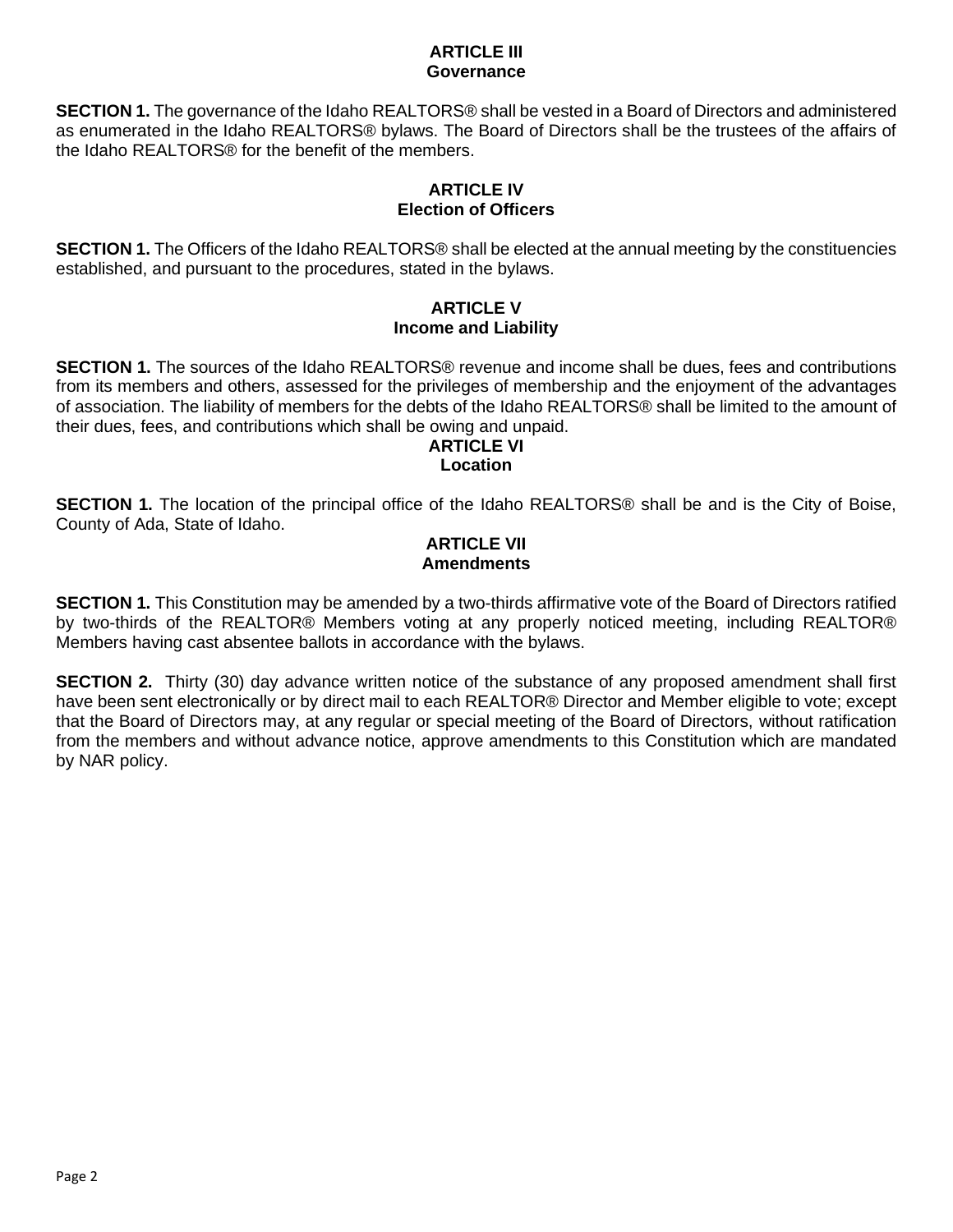

# **BYLAWS**

#### **IDAHO ASSOCIATION of REALTORS®, INC**. **dba IDAHO REALTORS® October 11, 2018**

# **ARTICLE I Name and Objectives**

**SECTION 1.** The name of this organization, as established in the Constitution shall be the Idaho Association of REALTORS®, Incorporated, dba Idaho REALTORS® hereinafter referred to as the Idaho REALTORS® or the Association.

**SECTION 2.** The objectives of this Idaho REALTORS® shall be to unite local Boards/Associations of REALTORS®, hereinafter referred to as Boards/Associations, their members and REALTOR® Members in the State of Idaho for the purpose of exerting effectively a combined influence upon matters affecting real estate, to elevate the standards of the real estate business throughout the state and the professional conduct of persons engaged therein.

*VISION:*

*THE essential partner in all things real estate.*

*MISSION: We advance the interests of Idaho REALTORS®.*

## *CORE PRINCIPLES:*

1. We are committed.

- 2. We cooperate as a group.
- 3. We are authentic with each other.
- 4. We are fully engaged in IR® business.
- 5. We have an environment of trust within the Executive Committee.

## **ARTICLE II Membership**

**SECTION 1.** The members of the Idaho REALTORS® shall consist of seven classes: (1) Member Boards/Associations; (2) Board/Association members; (3) REALTOR® members; (4) Institute Affiliate members; (5) Affiliate members; (6) Honorary members; and (7) State Affiliate members.

**SECTION 2.** A Member Board/Association shall be any Board/Association within the State of Idaho whose primary REALTOR® Members shall hold membership in this Idaho REALTORS® and in the National Association of REALTORS®.

**SECTION 3.** A Board/Association member shall be any REALTOR® Member of a Member Board/Association in good standing.

**SECTION 4.** REALTOR® Members, whether primary or secondary shall be:

Individuals who, as sole proprietors, partners, corporate officers, or branch office managers, are engaged actively in the real estate profession, including buying, selling, exchanging, renting or leasing, managing, appraising for others for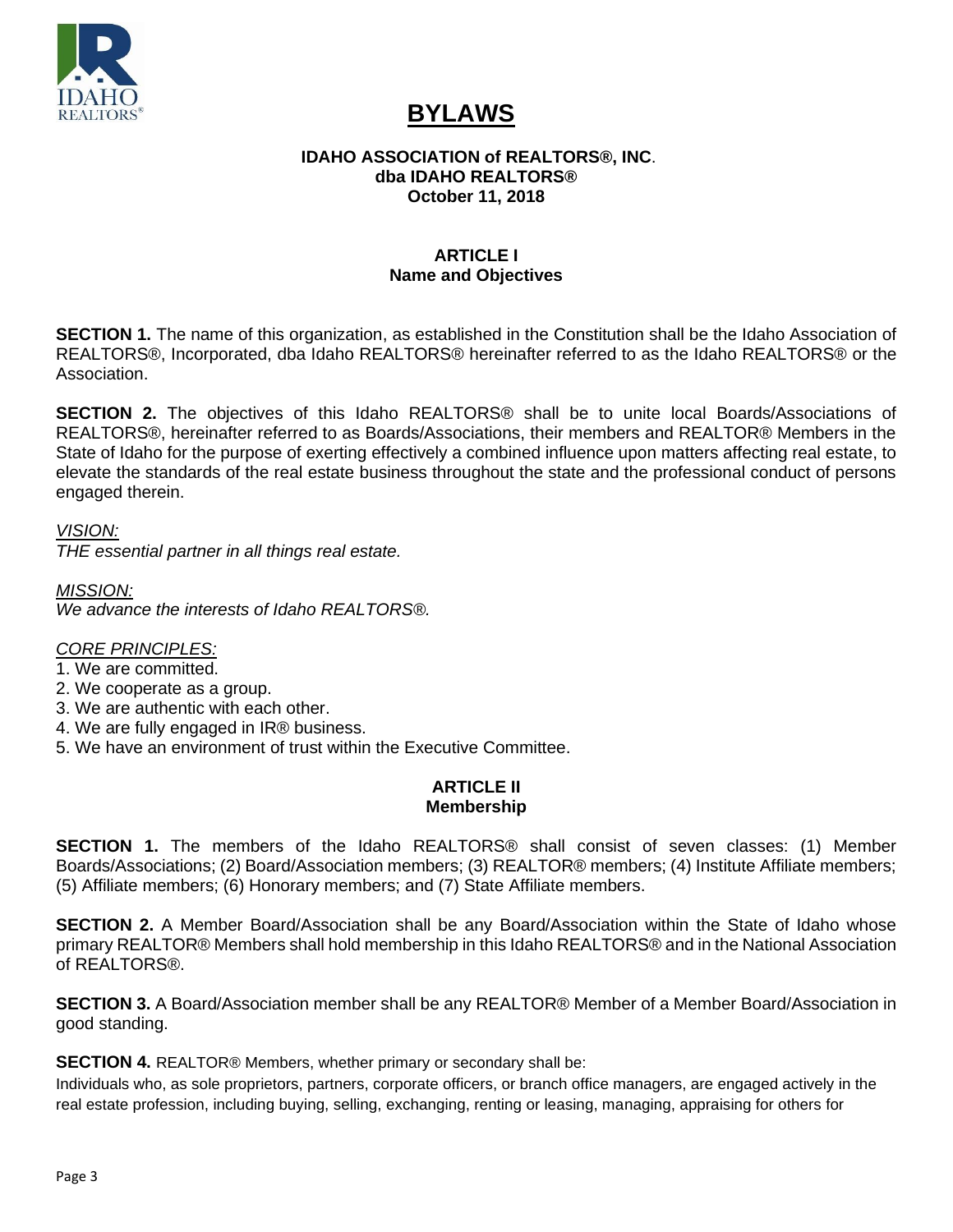compensation, counseling, building, developing or subdividing real estate, and who maintain or are associated with an established real estate office shall supply evidence satisfactory to the Idaho REALTORS® that he is actively engaged in the real estate profession, and maintains a current, valid real estate broker's or salesperson's license or is licensed or certified by an appropriate state regulatory agency to engage in the appraisal of real property in the state of Idaho or a state contiguous thereto has no record of official sanctions involving unprofessional conduct, agrees to complete a course of instruction covering the Bylaws of the Idaho REALTORS®, and the Constitution and Bylaws and Code of Ethics of the National Association of REALTORS®, and shall pass such reasonable and nondiscriminatory written examination thereon as may be required by the Committee, and shall agree that if elected to membership, he will abide by such Constitution, Bylaws, Rules and Regulations, and Code of Ethics.. All persons who are partners in a partnership, or all officers in a corporation who are actively engaged in the real estate profession within the state or a state contiguous thereto shall qualify for REALTOR® membership only, and each is required to hold REALTOR® membership (except as provided in the following paragraph) in an association of REALTORS® within the state or a state contiguous thereto, unless otherwise qualified for Institute Affiliate membership.

Individuals who are actively engaged in the real estate profession other than as sole proprietors, partners, corporate officers, or branch office managers, in order to qualify for Idaho REALTORS® membership, shall at the time of application, be associated either as an employee or an independent contractor with a designated REALTOR® member of the Idaho REALTORS® or a designated REALTOR® member of another association (if a secondary member) and must maintain a current, valid real estate broker's or salesperson's license or be licensed or certified by an appropriate state regulatory agency to engage in the appraisal of real property, has no record of official sanctions involving unprofessional conduct, shall complete a course of instruction covering the Bylaws of the Idaho REALTORS®, and the Constitution and Bylaws and Code of Ethics of the National Association of REALTORS®, and shall pass such reasonable and nondiscriminatory written examinations thereon as may be required by the membership committee and shall agree in writing that if elected to membership he/she will abide by said Constitution, Bylaws, Rules and Regulations and the Code of Ethics.

In the case of a real estate firm, partnership, or corporation, whose business activity is substantially all commercial, only those principals actively engaged in the real estate business in connection with the same office, or any other offices within the jurisdiction of the association in which one of the firm's principals holds REALTOR® membership, shall be required to hold REALTOR® membership unless otherwise qualified for Institute Affiliate membership.

#### **Franchise REALTOR® Membership.**

Corporate officers (who may be licensed or unlicensed) of a real estate brokerage franchise organization with at least one hundred fifty (150) franchisees located within the United States, its insular possessions and the commonwealth of Puerto Rico, elected to membership pursuant to the provisions in the NAR *Constitution and Bylaws*. Such individuals shall enjoy all of the rights, privileges, and obligations of REALTOR® membership (including compliance with the Code of Ethics) except: obligations related to association-mandated education, meeting attendance, or indoctrination classes or other similar requirements; the right to use the term REALTOR® in connection with their franchise organization's name; and the right to hold elective office in the local association, state association, and National Association.

#### **Primary and Secondary REALTOR® Members.**

An individual is a primary member if the association pays state and National dues based on such member. An individual is a secondary member if state and National dues are remitted through another association. One of the principals in a real estate firm must be a designated REALTOR® member of the association in order for licensees affiliated with the firm to select the association as their "primary" association.

(a) The Idaho REALTORS® will also consider the following in determining an applicant's qualifications for REALTOR® membership: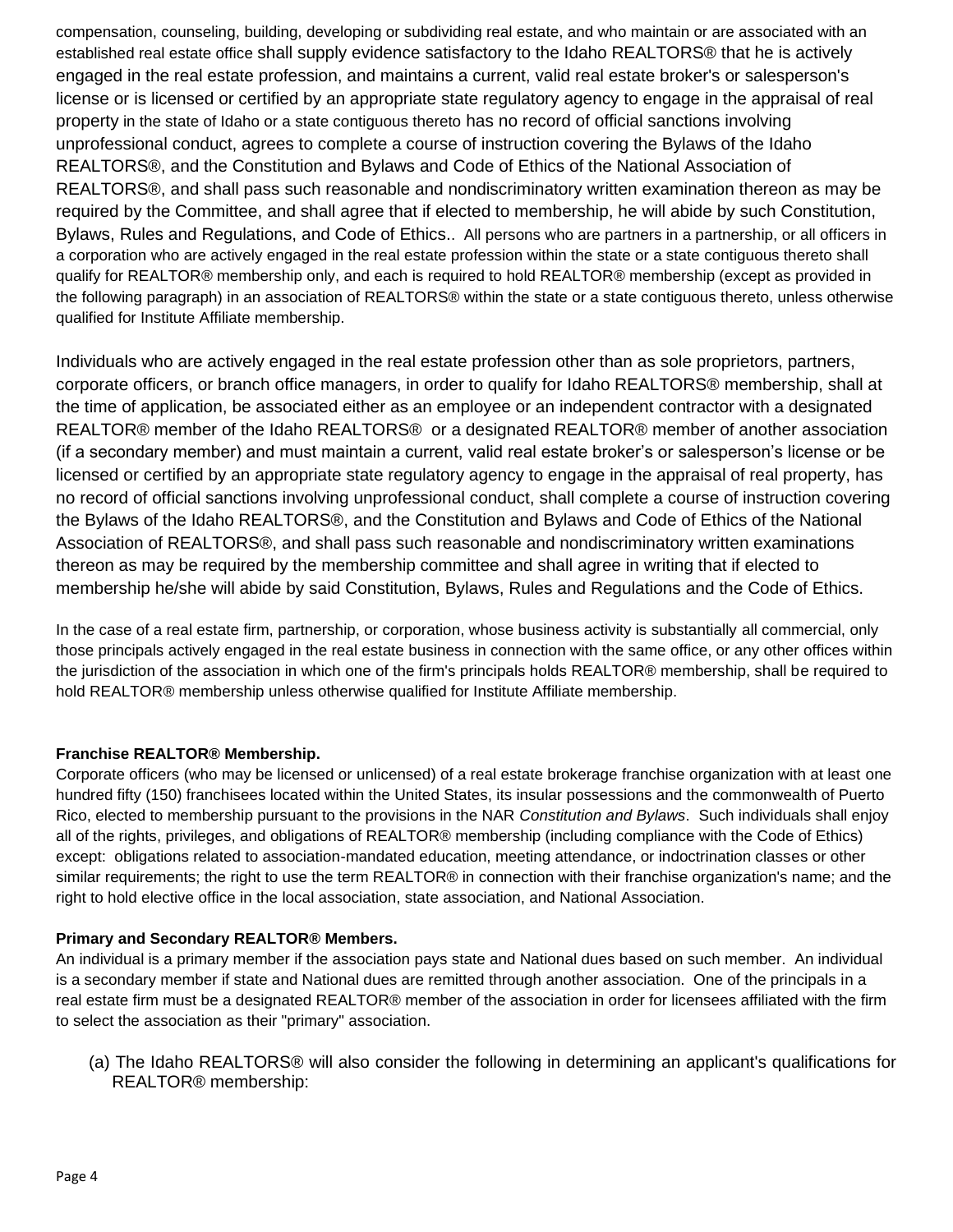- 1. All final findings of Code of Ethics violations and violations of other membership duties in any other association within the past three (3) years
- 2. Pending ethics complaints (or hearings)
- 3. Unsatisfied discipline pending
- 4. Pending arbitration requests (or hearings)
- 5. Unpaid arbitration awards or unpaid financial obligations to any other association or association MLS
- (b) The Board of Directors (or its appointed designee) shall review and act on all application for membership. An application may not be rejected without providing the applicant with an opportunity to appear before the Board of Directors to make such statements as he/she deems relevant. If the Board of Directors determines that the application should be rejected, it shall record its reasons with the secretary. If the Board of Directors believes that denial of membership to the applicant may become the basis of litigation and a claim of damages by the applicant, it may specify that denial become effective upon entry in a suit by the Idaho REALTORS for declaratory judgment by a court of competent jurisdiction of a final judgment declaring the rejection violates no rights of the applicant.
- (c) Designated REALTOR® members. Each firm (or office in the case of firms with multiple office locations) shall designate in writing one REALTOR® member who shall be responsible for all duties and obligations of membership, including the obligation to mediate and then arbitrate pursuant to Article 17 of the Code of Ethics and the payment of Idaho REALTORS® dues as established pursuant to these Bylaws. The "Designated REALTOR®" must be a sole proprietor, partner, corporate officer, or branch office manager acting on behalf of the firm's principal(s) and must meet all other qualifications for REALTOR® membership established in these Bylaws.
- (d) Any REALTOR® Member of the Idaho REALTORS® may be disciplined by the Board of Directors for violations of these bylaws, the Code of Ethics, or other duties of membership, after a hearing as described in the Code of Ethics and Arbitration Manual of the Association, provided that the discipline imposed is consistent with the discipline authorized by the Professional Standards Committee of the National Association of REALTORS® as set forth in the Code of Ethics and Arbitration Manual of the National Association.
- (e) If a REALTOR® member is a sole proprietor in a firm, a partner in a partnership or an officer in a corporation and is suspended or expelled, the firm, partnership, or corporation shall not use the term REALTOR® or REALTORS® in connection with its business during the period of suspension, or until readmission to REALTOR® membership, or unless connection with the firm, partnership, or corporation is severed, whichever may apply. The membership of all other principals, partners, or corporate officers shall suspend or terminate during the period of suspension of the disciplined member, or until readmission of the disciplined member, or unless connection of the disciplined member with the firm, partnership, or corporation is severed, whichever may apply. Further, the membership of REALTORS® other than the principals who are employed by or affiliated as independent contractors with the disciplined member shall suspend or terminate during the period or suspension of the disciplined member or until readmission of the disciplined member or until connection of the disciplined member with the firm, partnership, or corporation is severed, or unless the REALTOR® member (non-principal) elects to sever his/her connection with the REALTOR® and affiliate with another REALTOR® member in good standing with the Association, whichever may apply. If a REALTOR® member who is other than a principal in a firm, partnership or corporation is suspended or expelled, the use of the term REALTOR® or REALTORS® by the firm, partnership or corporation shall not be affected.
- (f) In any action taken against a REALTOR® member for suspension or expulsion under these Bylaws, notice of such action shall be given to all REALTORS® employed by or affiliated as independent contractors with such REALTOR® member and they shall be advised that the provisions of Article II, Section 4(g) shall apply.

**SECTION 5.** Institute Affiliate Members shall be individuals who hold a professional designation awarded by an Institute, Society or Council affiliated with the National Association of REALTORS® that addresses a specialty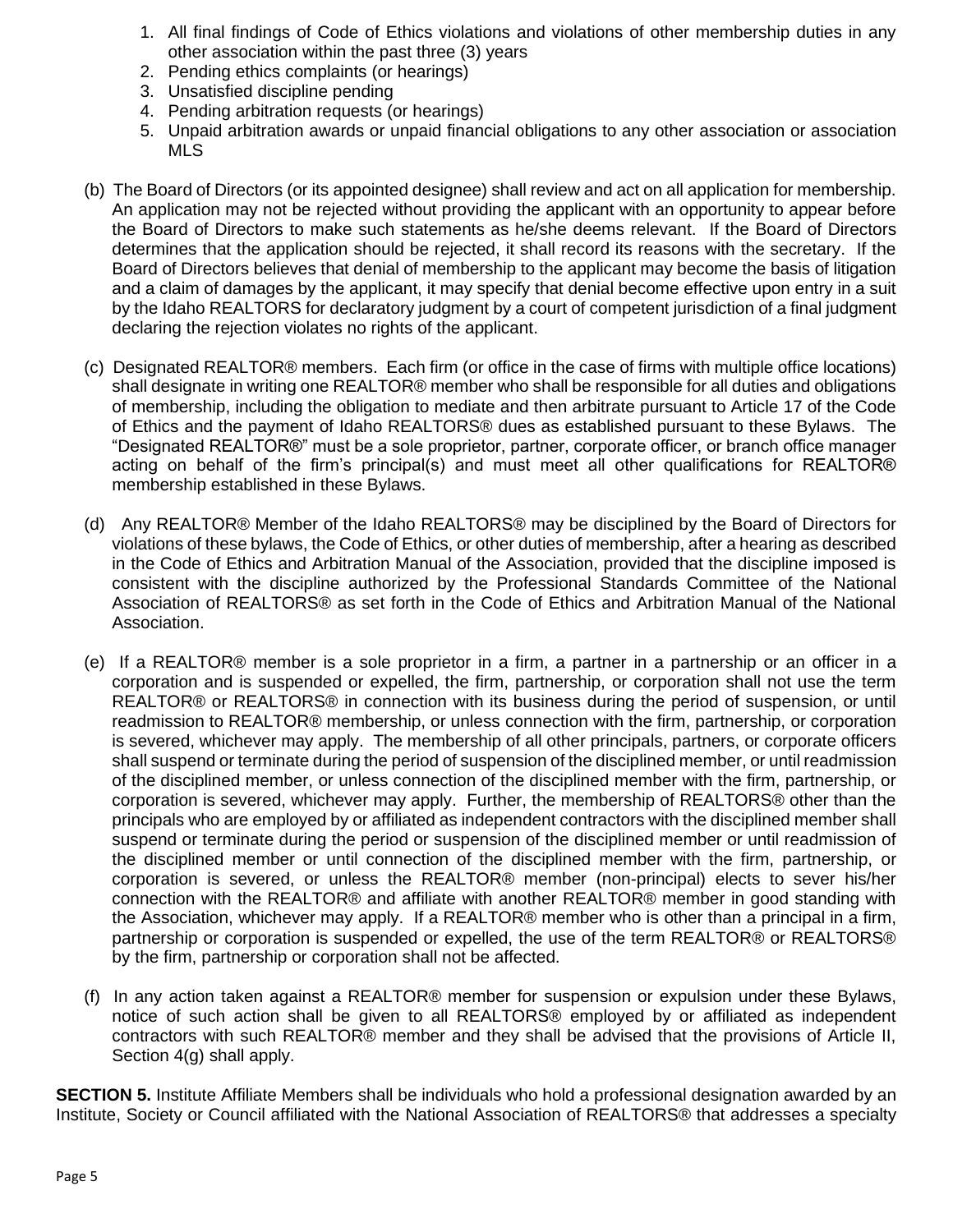area other than residential brokerage or individuals who otherwise hold a class of membership in such Institute, Society or Council that confers the right to hold office. Any such individual, if otherwise eligible, may elect to hold REALTOR® membership or REALTOR-ASSOCIATE® membership, subject to payment of applicable dues for such membership.

**SECTION 6.** Affiliate Members shall be other individuals or firms who, while not engaged in the real estate profession as defined in Article II of these bylaws, have interest requiring information concerning real estate, and are in sympathy with the objectives of the Association. Affiliate members shall be engaged in a business directly relating to the real estate industry, such as, but not limited to banking, title, construction, etc. Affiliate Members may or may not also affiliate with local boards and associations pursuant to local rules. Individuals or firms that are associated at a local level need not also become Affiliate Members at the state level. Affiliate Member's dues are established pursuant to Article IV, Section 6 of these bylaws.

**SECTION 7.** State Affiliate Members shall be non-profit organizations with formal governing documents and state membership and/or jurisdiction on a statewide basis.

**SECTION 8.** Sponsors shall be businesses or individuals not engaged directly in any aspect of the real estate industry but are supportive of local Boards/Associations of REALTORS® such as service vendors. Sponsor members of local Boards/Associations are not required to hold any form of membership in the Idaho REALTORS®.

**SECTION 9.** Honorary Members shall be individuals other than those engaged in the real estate business who have contributed notably to this Idaho REALTORS® and/or the real estate industry as a whole.

**SECTION 10.** Emeritus Members shall be any member who has held membership in the Idaho REALTORS® for 40 years and provides a completed copy of the NAR certification form. **All those who qualify for Emeritus status will be recognized at an appropriate general membership and/or Board of Directors meeting. In addition to recognition, membership dues will be waived for those who qualify for Emeritus status and have served a minimum of 24 months on the Idaho Realtors® Board of Directors, an Idaho Realtors® Committee or a combination of both.** 

# **ARTICLE III Privileges of Members**

**SECTION 1.** Individuals shall be accepted into REALTOR® Membership in the Idaho REALTORS, when they become members of a primary local Board/Association of REALTORS® and the Idaho REALTORS® dues and the dues of the National Association of REALTORS® are paid. A licensee living in an area having no organized local Board/Association of REALTORS® may be taken into REALTOR® membership in the Idaho REALTORS® when dues for the State and National Association of REALTORS® are paid.

**SECTION 2.** Privileges of Members: A REALTOR® Member shall have the right to use the term "Member of the Idaho REALTORS®." and shall be entitled to use the term and service mark denoting "REALTOR®" in accordance with usage guidelines determined and amended from time to time by the National Association of REALTORS®. An Affiliate Member shall have the right to use the term "Affiliate Member of the Idaho REALTORS®," but shall not be entitled to refer to him/herself as a REALTOR® unless he/she is a member of the National Association of REALTORS®. REALTOR® members, whether primary or secondary, in good standing whose financial obligations to the association are paid in full shall be entitled to vote and to hold elective office in the association; may use the terms REALTOR® and REALTORS®; and have the primary responsibility to safeguard and promote the standards, interests, and welfare of the association and the real estate profession.

If a REALTOR® Member is a sole proprietor in a firm, a partner in a partnership or an officer in a corporation and is suspended or expelled, the firm, partnership, or corporation shall not use the terms REALTOR® or REALTORS® in connection with its business during the period of suspension, or until readmission to REALTOR® Membership, or unless connection with the firm, partnership, or corporation is severed, whichever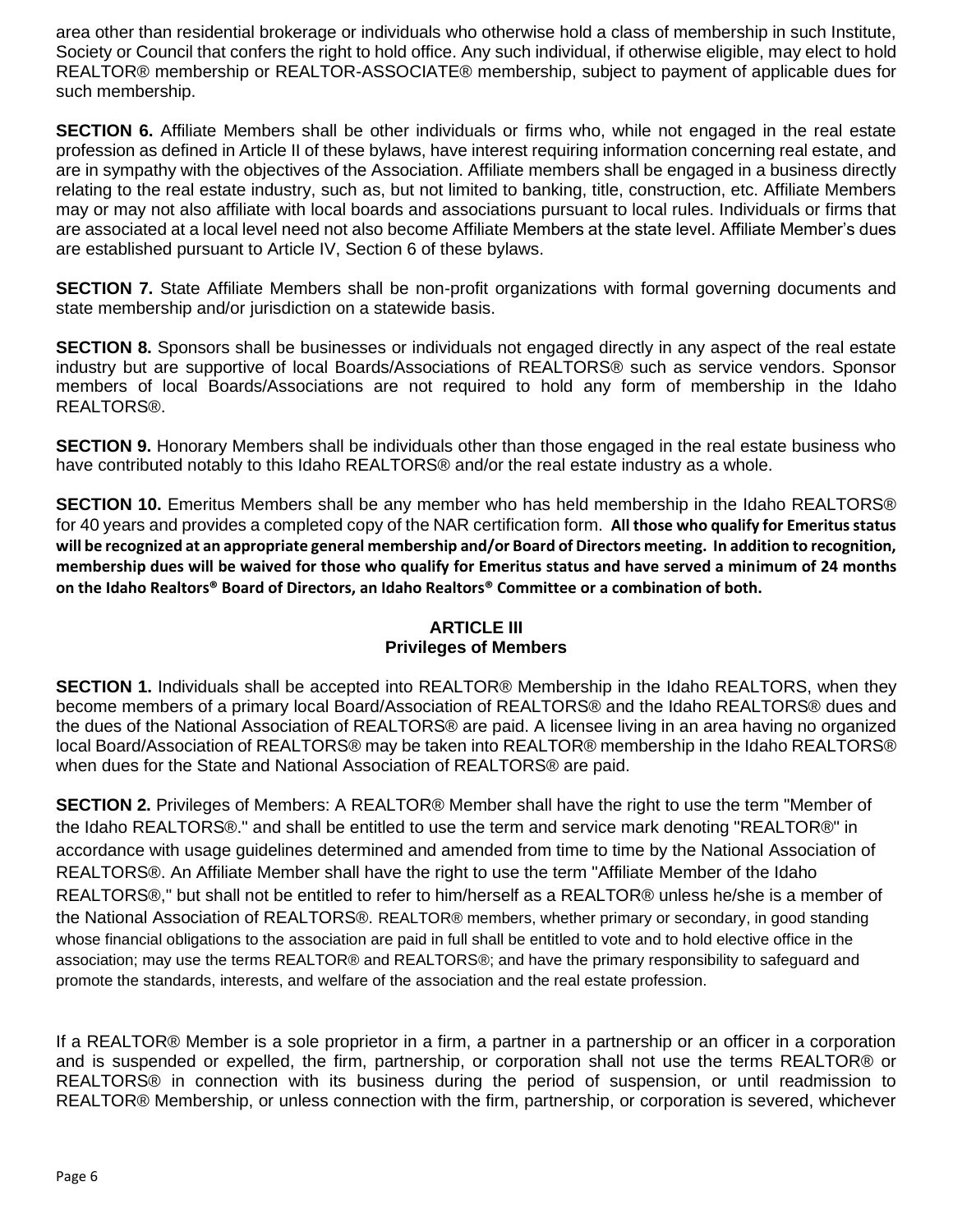may apply. The membership of all other principals, partners, or corporate officers shall suspend or terminate during the period of suspension of the disciplined Member, or until readmission of the disciplined Member, or unless connection of the disciplined Member with the firm, partnership, or corporation is severed, whichever may apply. Further, the membership of REALTORS® other than principals who are employed by or affiliated as independent contractors with the disciplined Member shall suspend or terminate during the period of suspension of the disciplined Member or until readmission of the disciplined Member or until connection of the disciplined Member with the firm, partnership, or corporation is severed, or unless the REALTOR® Member (non-principal) elects to sever his connection with the REALTOR® and affiliate with another REALTOR® Member in good standing in the Association, whichever may apply. If a REALTOR® Member who is other than a principal in a firm, partnership, or corporation is suspended or expelled, the use of the terms REALTOR® or REALTORS® by the firm, partnership, or corporation shall not be affected.

#### **ARTICLE IV Dues**

## **SECTION 1.**

The board of directors may adopt an application fee for REALTOR® membership in reasonable amount, not exceeding three (3) times the amount of the annual dues for REALTOR® membership, which shall be required to accompany each application for REALTOR® membership and which shall become the property of the association upon final approval of the application. The annual dues shall be as established by the Board of Directors from time to time with respect to each class of Members as described in Article II. The annual dues shall not be increased more than once during any fiscal year except upon approval by the Idaho REALTORS® in a manner consistent with the requirements for amending these bylaws as provided in Article XV. All annual dues are due to the Idaho REALTORS® on or before January 1 for each calendar year.

**SECTION 2.** The annual dues of each Member Board/Association as defined in Article II of these Bylaws shall be an amount established by the Board of Directors times the number of REALTOR® members who hold primary membership in the Board/Association plus an amount established by the Board of Directors times the number of real estate salespersons and licensed or certified appraisers employed by or affiliated as independent contractors with REALTOR® Members of the Board/Association who are not themselves REALTOR® Members or Institute Affiliate Members. In calculating the dues payable by a Member Board/Association, nonmembers as defined in the preceding sentence, shall not be included in the computation of dues if dues have been paid in another Board/Association® in the State or a state contiguous thereto, provided the Board/Association notifies the State Association in writing of the identity of the Board/Association to which dues have been remitted.

**SECTION 3.** The annual dues of each Designated REALTOR® member shall be in such amount as established annually by the board of directors, plus an additional amount to be established annually by the board of directors times the number of real estate salespersons and licensed or certified appraisers who (1) are employed by or affiliated as independent contractors, or who are otherwise directly or indirectly licensed with such REALTOR® member, and (2) are not REALTOR® members of any association in the state or a state contiguous thereto or Institute Affiliate members of the association. In calculating the dues payable to the association by a designated REALTOR® member, non-member licensees as defined in (1) and (2) of this paragraph shall not be included in the computation of dues if the designated REALTOR® has paid dues based on said non-member licensees in another association in the state or a state contiguous thereto, provided the designated REALTOR® notifies the association in writing of the identity of the association to which dues have been remitted. In the case of a designated REALTOR® member in a firm, partnership, or corporation whose business activity is substantially all commercial, any assessments for non-member licensees shall be limited to licensees affiliated with the designated REALTOR® (as defined in (1) and (2) of this paragraph) in the office where the designated REALTOR® holds membership, and any other offices of the firm located within the jurisdiction of this association.

A REALTOR® member of a Member Board shall be held to be any member who has a place or places of business within the state or a state contiguous thereto and who, as a principal is actively engaged in the real estate profession as defined in Article III, Section 1 of the Constitution of the NATIONAL ASSOCIATION OF REALTORS®. An individual shall be deemed to be licensed with a REALTOR® if the license of the individual is held by the REALTOR®, or by any broker who is licensed with the REALTOR®, or by any entity in which the REALTOR® has a direct or indirect ownership interest and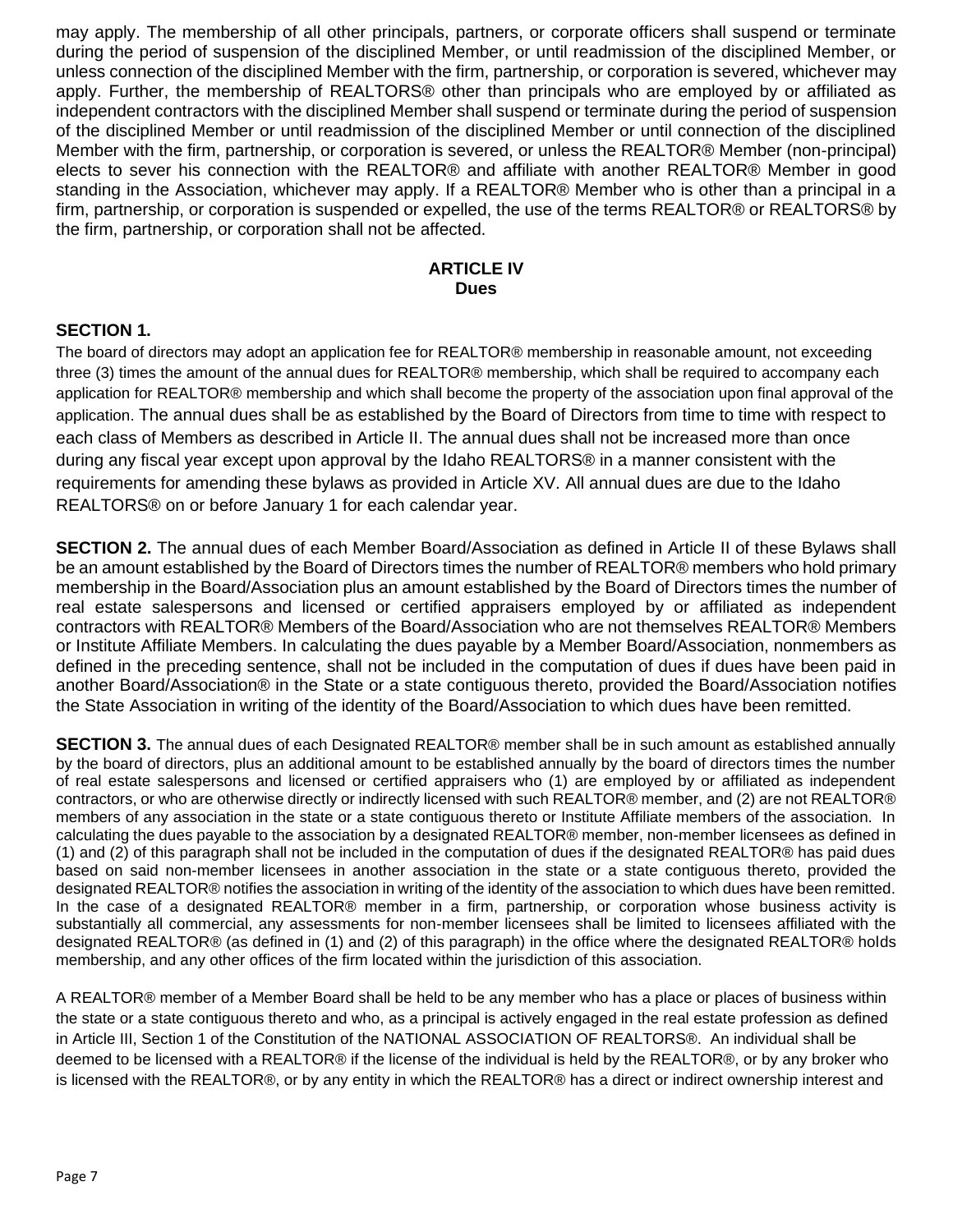which is engaged in other aspects of the real estate business provided that such licensee is not otherwise included in the computation of dues payable by the principal of the entity.

A REALTOR® with a direct or indirect ownership interest in an entity engaged exclusively in soliciting and/or referring clients and customers to the REALTOR® for consideration on a substantially exclusive basis shall annually file with the Idaho REALTORS® on a form approved by the Idaho REALTORS® a list of the licensees affiliated with that entity and shall certify that all of the licensees affiliated with the entity are solely engaged in referring clients and customers and are not engaged in listing, selling, leasing, managing, counseling or appraising real property. The individuals disclosed on such form shall not be deemed to be licensed with the REALTOR® filing the form for purposes of this Section and shall not be included in calculating the annual dues of the Designated REALTOR®. Designated REALTORS® shall notify the association within three (3) days of any change in status of licensees in a referral firm.

a. The exemption for any licensee included on the certification form shall automatically be revoked upon the individual being engaged in real estate licensed activities (listing, selling, leasing, renting, managing, counseling, or appraising real property) other than referrals, and dues for the current fiscal year shall be payable.

Membership dues shall be prorated for any licensee included on a certification form submitted to the Idaho REALTORS® who during the same calendar year applies for REALTOR® or REALTOR-ASSOCIATE® membership in the association. However, membership dues shall not be prorated if the licensee held REALTOR® or REALTOR-ASSOCIATE® membership during the preceding calendar year.

**SECTION 4.** The annual dues of REALTOR® Members other than the designated REALTORS® shall be as determined annually by the Board of Directors.

NOTE: The annual dues of each Institute Affiliate member shall be as established in Article II of the Bylaws of the NATIONAL ASSOCIATION OF REALTORS®.The Institutes, Societies and Councils of the National Association shall be responsible for collecting and remitting dues to the National Association for Institute Affiliate Members (\$105). The National Association shall credit \$35.00 to the account of a local Board/Association for each Institute Affiliate Member whose office address is within the assigned territorial jurisdiction of that association, provided, however, if the office location is also within the territorial jurisdiction of a Commercial Overlay Board (COB), the \$35.00 amount will be credited to the COB, unless the Institute Affiliate Member directs that the dues be distributed to the other board. The National Association shall also credit \$35 to the account of state associations for each Institute Affiliate Member whose office address is located within the territorial jurisdiction of the state association. Local and state associations may not establish any additional entrance, initiation fees or dues for Institute Affiliate Members, but may provide service packages to which Institute Affiliate Members may voluntarily subscribe.

**SECTION 5.** Upon payment to the Idaho REALTORS® of the dues required under this Article, each REALTOR® Member of Member Boards/Associations within the State, and each REALTOR® and Institute Affiliate Member from areas not within the jurisdiction of a Member Board/Association within the state shall be deemed a REALTOR® or Institute Affiliate Member, as the case may be, in good standing of the Idaho REALTORS®.

**SECTION 6.** The annual dues of each Affiliate Member shall be an amount established by the State Board of Directors.

**SECTION 7.** By January 1 of each year, Member Boards/Associations shall file with the Idaho REALTORS®, in such format as mutually agreed upon by the Idaho REALTORS® and the Member Board/Association, an alphabetical list sorted by last name; including NRDS number and IREC issued license number of its REALTOR®, Institute Affiliate, and Affiliate Members and the real estate salespersons and licensed and certified appraisers employed by or affiliated as independent contractors with such REALTOR® Members, certified by the President and Secretary of the Member Board/Association, and that Member Board/Association shall pay dues for the current year on the basis of such list. On a monthly basis, the Member Board shall report to the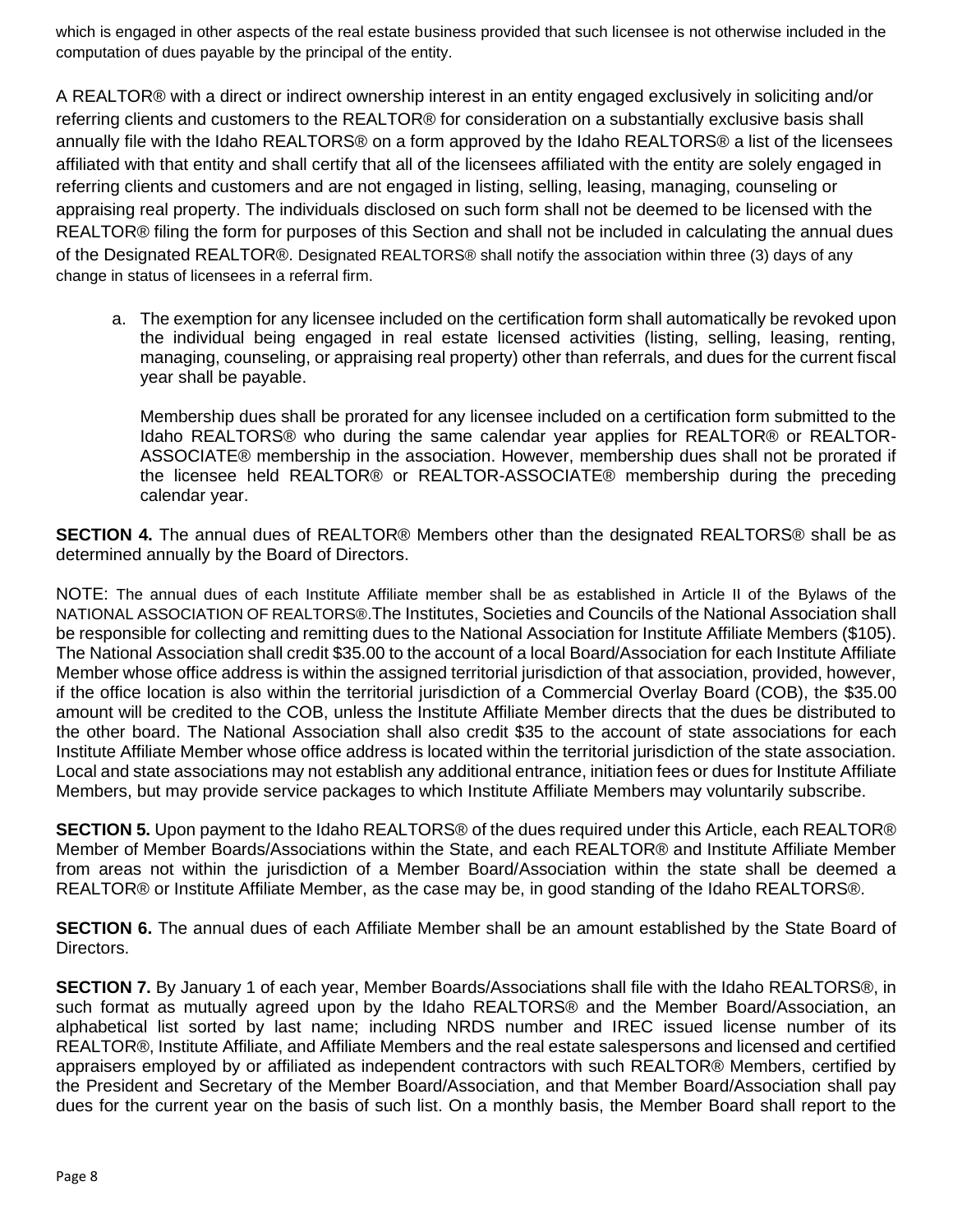State the alphabetical list sorted by last name; including NRDS number and IREC issued license number and addresses of REALTOR®, Institute Affiliate, and Affiliate Members dropped or enrolled during the preceding month. Dues shall be computed from the date of application and granting of provisional membership.

**SECTION 8.** In the event a sales licensee or licensed or certified appraiser who holds REALTOR® membership is dropped for nonpayment of Board dues, and that individual remains with a designated REALTOR® firm, the dues obligation of the designated REALTOR®" will be increased to reflect the addition of a non-member licensee. Dues shall be calculated from the first day of the current fiscal year and are payable within 30 days of the notice of termination.

**SECTION 9.** In the event a sales licensee, or a licensed or certified appraiser, who holds REALTOR® membership elects to drop their membership and then subsequently rejoins the Member Board/Association, the reinstatement fee of \$100.00 shall only be assessed if the licensee held REALTOR® or REALTOR-ASSOCIATE® membership during the preceding calendar year.

**SECTION 10.** If dues, fees, fines, or other assessments including amounts owed to the Board are not paid within 30 days after the due date, the nonpaying Member and the Designated REALTOR® are subject to suspension at the discretion of the Executive Committee. If payment is not received 60 days after the due date, membership services of the nonpaying Member and their Designated REALTOR® will be terminated at the discretion of the Executive Committee. However, no action shall be taken to suspend or expel a Member for nonpayment of disputed amounts until the accuracy of the amount owed has been confirmed by the Executive Committee. A former Member who has had his membership terminated for nonpayment of dues, fees, fines, or other assessments duly levied in accordance with the provisions of these Bylaws or the provisions of other Rules and Regulations of the Board or any of its services, departments, divisions or subsidiaries may apply for reinstatement in a manner prescribed for new applicants for membership, after making payment in full of all accounts due as of the date of termination, including a \$100 reinstatement fee. The Designated REALTOR® must also pay a \$100 reinstatement fee.

**SECTION 11.** REALTOR® members holding membership in another state who also hold membership in a local Board/Association in Idaho are required to pay Idaho REALTORS® dues only if the member would like services from the Idaho REALTORS®.

**SECTION 12.** The annual dues of each State Affiliate Members shall be collected annually by the Idaho REALTORS®.

## **ARTICLE V Officers**

**SECTION 1.** The elected officers of the Idaho REALTORS® shall be a President, President Elect, First Vice President, State Allocated National Association of REALTORS® Directors, and the Immediate Past President. There shall be four additional officers who are District Vice Presidents representative of the four Idaho REALTORS® districts, who shall serve two-year staggered terms. All elected officers shall be elected pursuant to Article IX of these bylaws except that the First Vice President shall automatically succeed to the Office of the President Elect and the President Elect shall automatically succeed to the Office of the President.

**SECTION 2.** Officer Duties: The duties of the officers shall be such as their titles, by general usage, would indicate and such as may be assigned to them respectively by the Board of Directors and the President of the Idaho REALTORS® from time to time, and such as are required by law. In the absence of the President, the President-Elect shall perform the President's normal and customary duties. In the absence of the President and President-elect, the First Vice President will perform the normal and customary duties of the President. The Immediate Past President may serve as a State Allocated National Director if duly elected to the position for a term that begins the year they serve as Immediate Past President. The First Vice President shall serve as the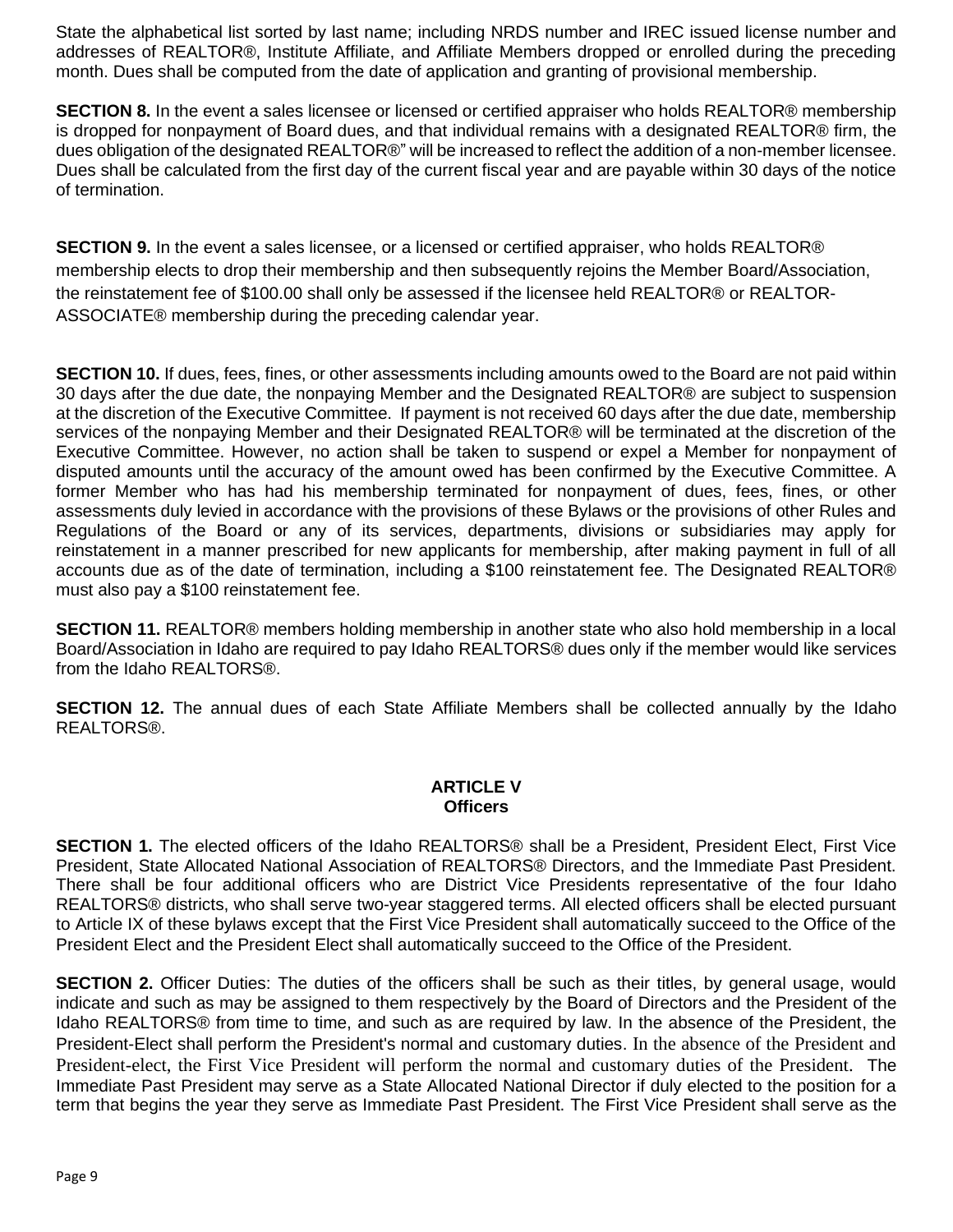Treasurer of the Association. For the purposes of this section "absence" is defined as the temporary, inability, for any reason, to perform the duties of the office on a short-term basis of 30 days or less. Absences end upon the return or restoration of ability of the officer to assume their responsibilities.

**SECTION 3.** Chief Executive Officer: The Executive Committee of the Idaho REALTORS® selects and/or removes the Chief Executive Officer (CEO) who shall be the chief administrative officer of the Association, who may serve as the Secretary, ex-officio, without the right to vote and who shall perform such other duties as may be delegated to him/her by the Board of Directors. The CEO may employ such other persons as may be necessary to conduct the activities of the Association.

**SECTION 4**. State Allocated National Directors: There shall be representatives of the Idaho REALTORS® nominated to the National Association of REALTORS®, Inc. to fill the number of positions, as established by the National Association of REALTORS®, Inc. for State Allocated National Directors. These nominees to the National Association of REALTORS®, Inc. shall be elected pursuant to Article IX of these bylaws.

If the number of State Allocated National Director representatives for the Idaho REALTORS®, is reduced by the National Association of REALTORS®, then the State Allocated National Director whose term next expires, will not be refilled. This will bring the Idaho REALTORS® into compliance with the new National Association of REALTORS® State Allocated National Director entitlement. If further reduction is necessary, the reduction will be made in the order that subsequent State Allocated National Director terms expire.

In the event that a member who is serving as a NAR Director is appointed to a NAR position that entitles said member to an additional NAR vote; then said NAR Director may voluntarily and temporarily defer the NAR Director title and duties in order to allow another member to serve in the NAR Director position. In the event of such a deferral the President of the Idaho REALTORS® shall appoint an otherwise qualified member who shall temporarily serve as NAR Director. Should the original member elect to defer, the temporary deferral shall continue so long as the original member holds the additional NAR position and upon cessation of that position the original member shall automatically return to the office of NAR Director for the remainder of their term, if any. The deferral shall not extend the original NAR Director term of the original member. This paragraph shall not apply to any National Association of REALTORS® positions that serve the National Association of REALTORS® in a *quasi-ex officio* capacity based on their status as a State Allocated Director; as resigning the state allocated position would also disqualify the individual from their corresponding NAR position. A list of these positions can be found in the National Association of REALTORS® Constitution, which, in 2019 is Article IV, Section 6 and include the following positions: NAR Committee Liaison, NAR Executive Committee Member, NAR REALTOR® Party Director, NAR Vice President of Advocacy and NAR Vice President of Association Affairs.

## **ARTICLE VI Board of Directors**

**SECTION 1.** The governance of the Idaho REALTORS® shall be vested in a Board of Directors. Said Directors shall consist of: (1) one Director from each Member Board/Association elected and nominated by their local Member Board/Association; (2) one additional Director for each 400 Active REALTOR® members who designate that Member Board/Association as their primary local Board/Association; (3) the Immediate Past President of the Idaho REALTORS® who continues his/her REALTOR® Membership in the Association; (4) the State Allocated National Directors; and (5) the Past Presidents Council elected voting delegate and (6) all elected officers of the Association. In addition, each Member Board/Association President, and the Presidents of each Idaho Chapter of the Institutes, Societies, and Councils and NAR Multicultural Organizations of the National Association of REALTORS®, Inc., will be voting ex-officio members of the Board of Directors coincident with their terms of office provided that the ex-officio member is also a REALTOR® member in good standing.

**SECTION 2.** Pursuant to NAR Policy there may be other NAR Directors such as Large Board NAR Directors, Large Firm NAR Directors, NAR Distinguished Service Award recipient/NAR Director, and NAR Special Officers (such as Regional Vice President). For purposes of the Idaho REALTORS®, all such NAR Directors shall be ex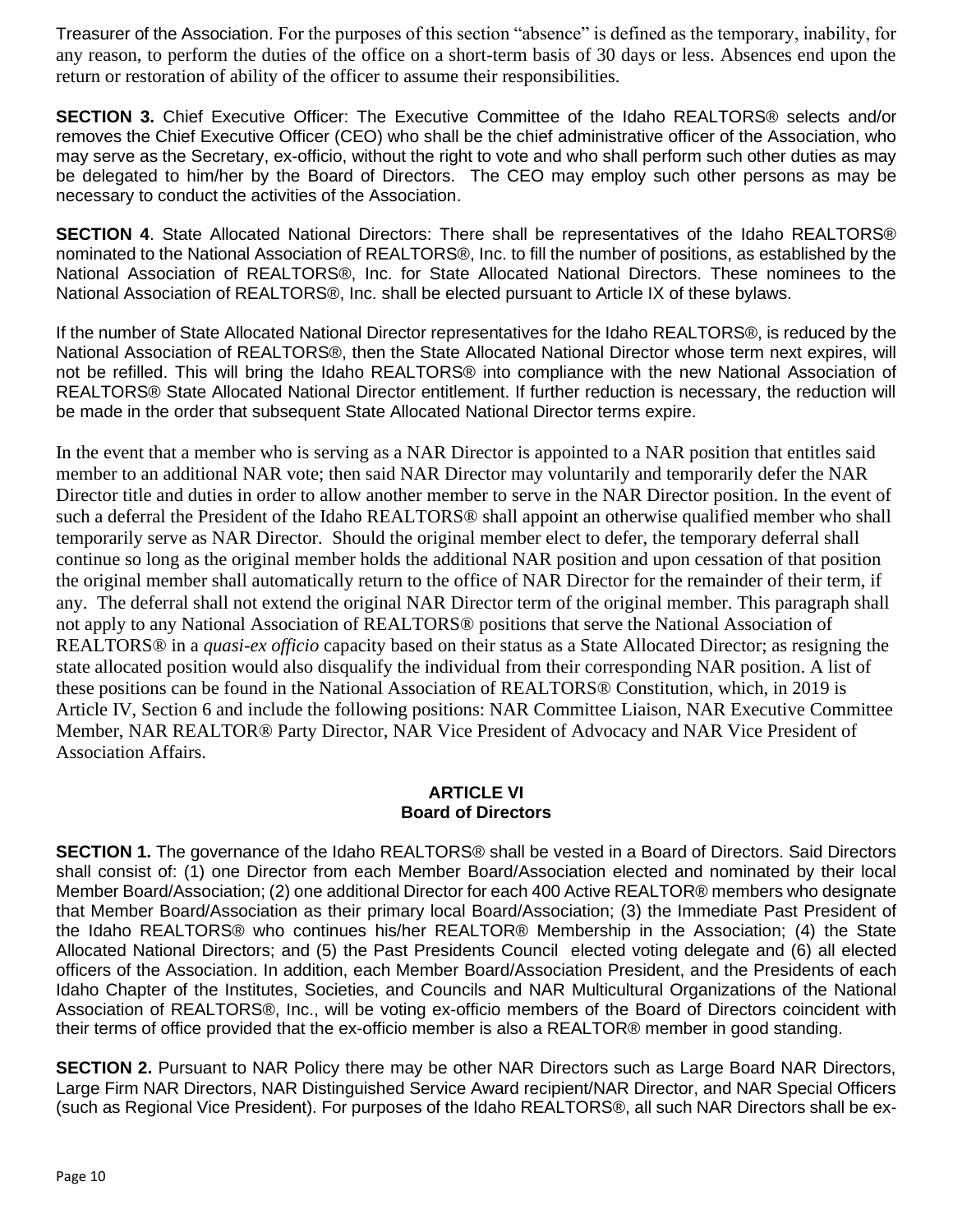officio voting members of the Idaho REALTORS® Board of Directors. Such individuals must hold primary membership in the Idaho REALTORS®.

**SECTION 3.** Entitlement**:** Member Board/Association State Director entitlement for the following year will be determined by the actual number of paid members as of July 31. Member Boards/Associations will be notified in writing of their next year's Director entitlement by August 5. In the event that any local association names a new State Director or National Director to represent said local association at an Idaho REALTORS® Board of Directors meeting, the local association will submit the additional name(s) to Idaho REALTORS® 30 days prior to the next Board of Directors meeting.

**SECTION 4.** Finances: The Board of Directors shall direct the administration of the finances of the Idaho REALTORS® and shall have the sole authority to appropriate dues money. The Board of Directors must approve the annual budget of the Association. The Executive Committee may make net zero adjustments within the annual Board of Director approved budget. If necessary to meet the needs of the Association, the Executive Committee may make increases in said budget so long as their total increases do not exceed 2.5% of the total approved budget. Increases in the budget shall require a 2/3 vote of the Executive Committee. Increases in the budget approved or ratified by the Board of Directors shall become incorporated into the approved budget and shall not be considered increases by the Executive Committee. The accounts of the Idaho REALTORS® shall be audited annually by a certified public accountant.

**SECTION 5.** Meetings: The Board of Directors shall meet at least two times each year at a place to be determined by the Executive Committee.

**SECTION 6.** Executive Committee: There shall be an Executive Committee of the Board of Directors composed of the President, President Elect, First Vice President, CEO, District Vice Presidents, and the Immediate Past President. This Committee shall make recommendations to the Board of Directors, shall transact business between meetings of the Board of Directors, and shall report such actions in full to the Board of Directors at its next meeting. The CEO shall serve ex-officio without the right to vote. Executive Committee members shall attend all Executive Committee and Board of Director meetings. Absence of an Executive Committee member from two consecutive meetings without an excuse deemed to be valid by the President shall be construed as a resignation, and the vacancy shall be filled by the President pursuant to Article IX, Section 5 of these bylaws.

**SECTION 7.** Special Meetings: Special meetings of the Board of Directors may be called at any time upon fifteen (15) calendar days written notice to all Directors, by the President or Executive Committee or by any ten Directors.

**SECTION 8.** Attendance: (a) A majority of the Directors shall constitute a quorum of the Board of Directors; (b) The Board of Directors, upon recommendation by the Executive Committee and by written request of a Member Board/Association, may accept a voting proxy naming another REALTOR® Member in good standing in place of an absent Director, provided a valid written excuse from the Board/Association President accompanies the request for such proxy. Proxy notification must be received by the Idaho REALTOR® no later than 7 calendar days prior to the Board of Directors meeting. In the event of an emergency, exceptions may be approved at the discretion of the Executive Committee. No voting proxies will be accepted for ex-officio Directors, except for local board Presidents. If a president of an Institute, Society and Council serves in a separate Idaho REALTOR® position that provides a vote on the Board of Directors, that Institute, Society and Council may without further showing or approval name a voting proxy.

**SECTION 9.** Removal of Directors: In the event that a Director is deemed to be unable or incapable of fulfilling the duties for which elected, but will not or cannot resign from office voluntarily, the Director may be removed from office under the following procedure: (a) A petition requiring the removal of a Director and signed by not less than a majority of all Directors shall be filed with the President, or if the President is the subject of the petition, with the next ranking Officer, and shall specifically set forth the reasons the subject thereof is deemed disqualified from further service; (b) Upon receipt of the petition, a special hearing before the Directors of the Idaho REALTORS® shall be scheduled during the next regular business meeting and the sole business of the hearing shall be to consider the charge against the Director who is the subject of the petition and to render a decision on such petition; (c) The special hearing shall be noticed to all Directors at least ten days prior to the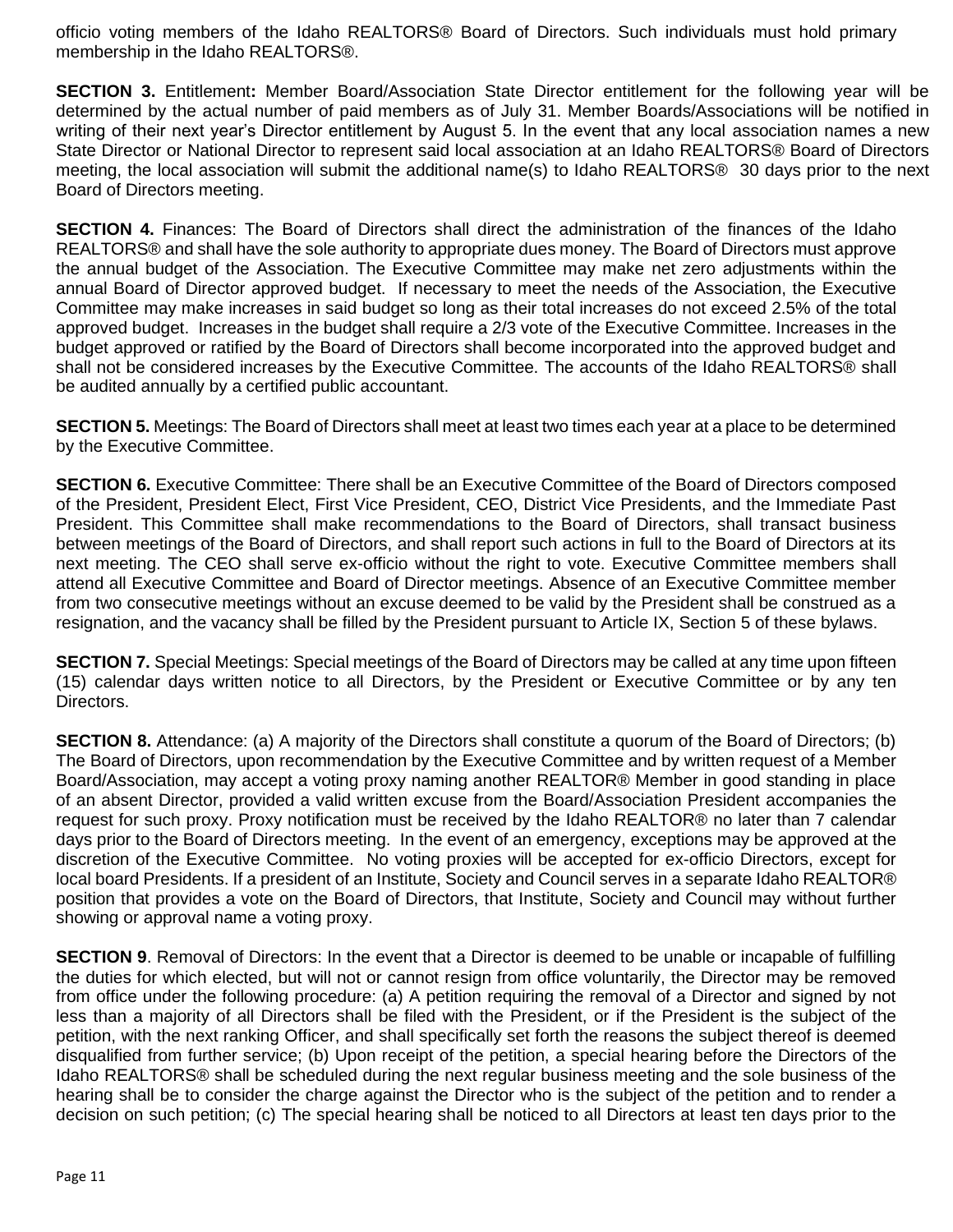meeting and shall be conducted by the President of the Idaho REALTORS® unless the President's continued service in office is being considered at the hearing. In such case, the next ranking Officer will conduct the meeting of the hearing by the Directors. Provided a quorum is present, a three-fourths vote of Directors present and voting shall be required for removal from office.

**SECTION 10.** Vacancies: Directors shall attend all meetings of the Board of Directors. Any vacancy shall be filled by the electing Board/Association in which the vacancy occurs. Vacancies occurring for ex-officio Directors representing a Member Board/Association such as a local NAR Director, a large firm NAR Director or Institute, Society, or Council will be filled in a manner deemed appropriate by that Member Board/Association, Institute, Society or Council. Vacancies of any other elective office or Directorship will be filled as provided under Article IX, Section 5 of these bylaws.

**SECTION 11.** Voting: In the interest of expedience and economy, the President may direct the Secretary to take a ballot of the Board of Directors by mail or electronic means on any question. Voting by electronic means shall be, for the convenience of the Board allowed so long as all directors participating in the meeting may simultaneously hear each other during the meeting.

**SECTION 12.** Action without Meeting: Unless specifically prohibited by the articles of incorporation, any action required or permitted to be taken at a meeting of the board of directors may be taken without a meeting if consent in writing, setting forth the action so taken, is signed by all of the directors. The consent shall be evidenced by one or more written approvals, each of which sets forth the action taken and bears the signature of one or more directors. All approvals evidencing the consent shall be delivered to the CEO to be filed in the corporate records. The action taken shall be effective when all the directors have approved the consent unless the consent specifies a different effective date.

#### **ARTICLE VII Annual Membership Meetings**

**SECTION 1.** The Idaho REALTORS® shall hold an annual membership meeting, the time and place are to be designated by the Executive Committee. Active Board/Association members and individual members present at any general membership meeting of the Idaho REALTORS® shall be delegates, entitled to participate fully in all discussions and deliberations.

**SECTION 2**. Other meetings may be called by ten members or more of the Board of Directors. Any call for a meeting shall state the purpose, time and place of the meeting, and shall be issued in writing at least thirty days in advance to all Members requested to attend.

**SECTION 3.** Those REALTOR® Members present shall constitute a quorum at any general membership meeting.

**SECTION 4.** The Idaho REALTORS® shall provide for an absentee ballot voting system for the annual general membership meeting for the office of District Vice President only as set forth below:

(a) Absentee votes will be collected electronically via a link on the Idaho REALTORS® website. Each member will be required to enter their NRDS number in order to place their single vote and voting will be available pursuant to times established by the Executive Committee.

(b) In the event additional candidates for elective office are received according to provisions set forth in Article IX, Section 1 of these bylaws, the names of the said candidates shall be published to the general membership.

(c) "Official Notice" shall mean direct mail or electronic means to every member eligible to vote.

(d) Idaho REALTORS® staff will verify that each absentee ballot received is from a qualified REALTOR® member.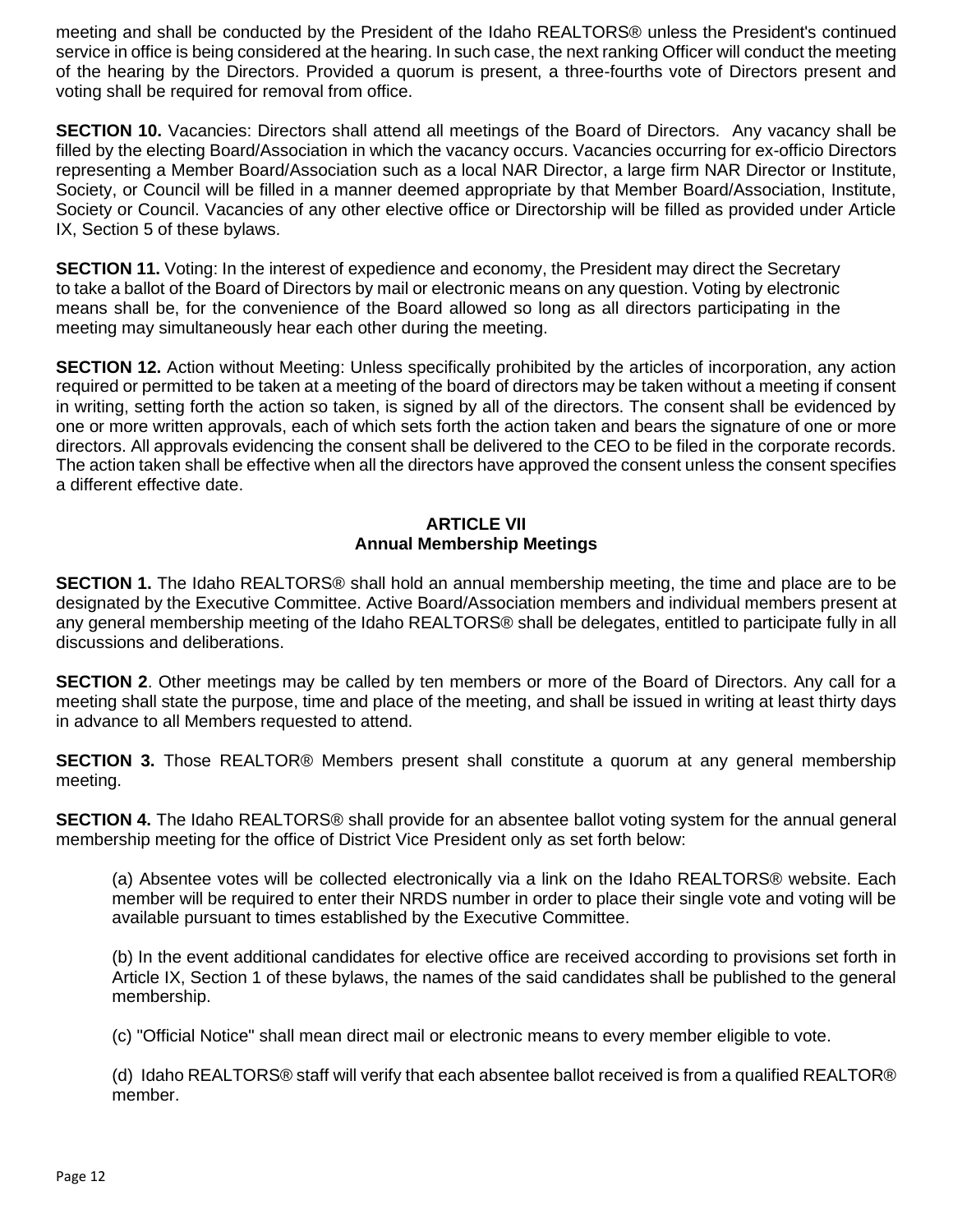(e) Absentee ballot results are not to be disclosed until the time for tabulation of the in-person votes for the same office at the annual general membership meeting.

**SECTION 5.** Electronic Transaction of Business. To the fullest extent permitted by law, the Board of Directors or membership may conduct business by electronic means.

#### **ARTICLE VIII Committees**

**SECTION 1.** There shall be committees established by the Board of Directors or Executive Committee to address Idaho REALTORS® business and issues. Each committee shall have a District Vice President assigned as a liaison and voting member by the President. The President upon advice of the Executive Committee shall make appointments to the Committees.

**SECTION 2.** The President shall be a voting member of all Committees. The President Elect, First Vice President and CEO shall be ex-officio members without the right to vote on all Committees.

**SECTION 3**. Committees shall have such duties as their titles indicate, and as the Board of Directors, Executive Committee, or President may assign. All actions of Committees shall be consistent with goals, objectives and budgets approved by the Board of Directors.

**SECTION 4.** The Past Presidents of the Idaho REALTORS® shall constitute a Council which shall provide advice and counsel to the current officers of the Idaho REALTORS®. The Council shall be chaired by the immediate past president. The Past Presidents shall have one designated member selected by the Past Presidents Council who shall serve a two-year term as a voting member of the Board of Directors. The Council may meet up to two times per year and shall have the expenses of each meeting paid by the Association, up to the amount previously budgeted for said meetings. The Idaho REALTORS® annual dues will be waived for all past Presidents.

**SECTION 5.** The Following Committees have the authority to collect and expend voluntary funds not including dues for the benefit of the general membership within their program area; all expenditures are subject to review by the Treasurer and Executive Committee unless otherwise noted by policy: Public Policy Trustees

**SECTION 6.** Action without Meeting. Any committee may act by unanimous consent in writing without a meeting. The consent shall be evidenced by one or more written approvals via email or electronic means, each of which sets forth the action taken and bears the signature of one or more of the members of the committee.

**SECTION 7**. Attendance by Web or Telephone. Members of a committee may participate in any meeting through the use of a conference telephone or similar communications equipment by means of which all persons participating in the meeting can hear or communicate with each other. Such participation shall be at the discretion of the President and shall constitute presence at the hearing.

**SECTION 8.** Finance and Budget Committee. The President, CEO, President-elect, First Vice President and 4 additional members shall constitute a standing Finance and Budget Committee, such committee shall be chaired by the President-elect. In order to ensure the security of continuity and institutional memory the 4 additional members shall serve 2 year terms and shall be appointed in such a manner that no more than 2 new members are seated on the committee each year. In the event vacancies or exceptional circumstances require the appointment of more than 2 new members, 1 year appointments shall be utilized as necessary to preserve the staggered nature of the terms. The CEO and Executive Committee shall prepare an annual budget for the next calendar year and present the same to the Budget and Finance Committee for approval. The budget presented to the committee shall include, at a minimum, the following information: 1) the prior two calendar year's actual income and expenses, 2) the current year's year-to-date actual income and expenses, 3) the current year's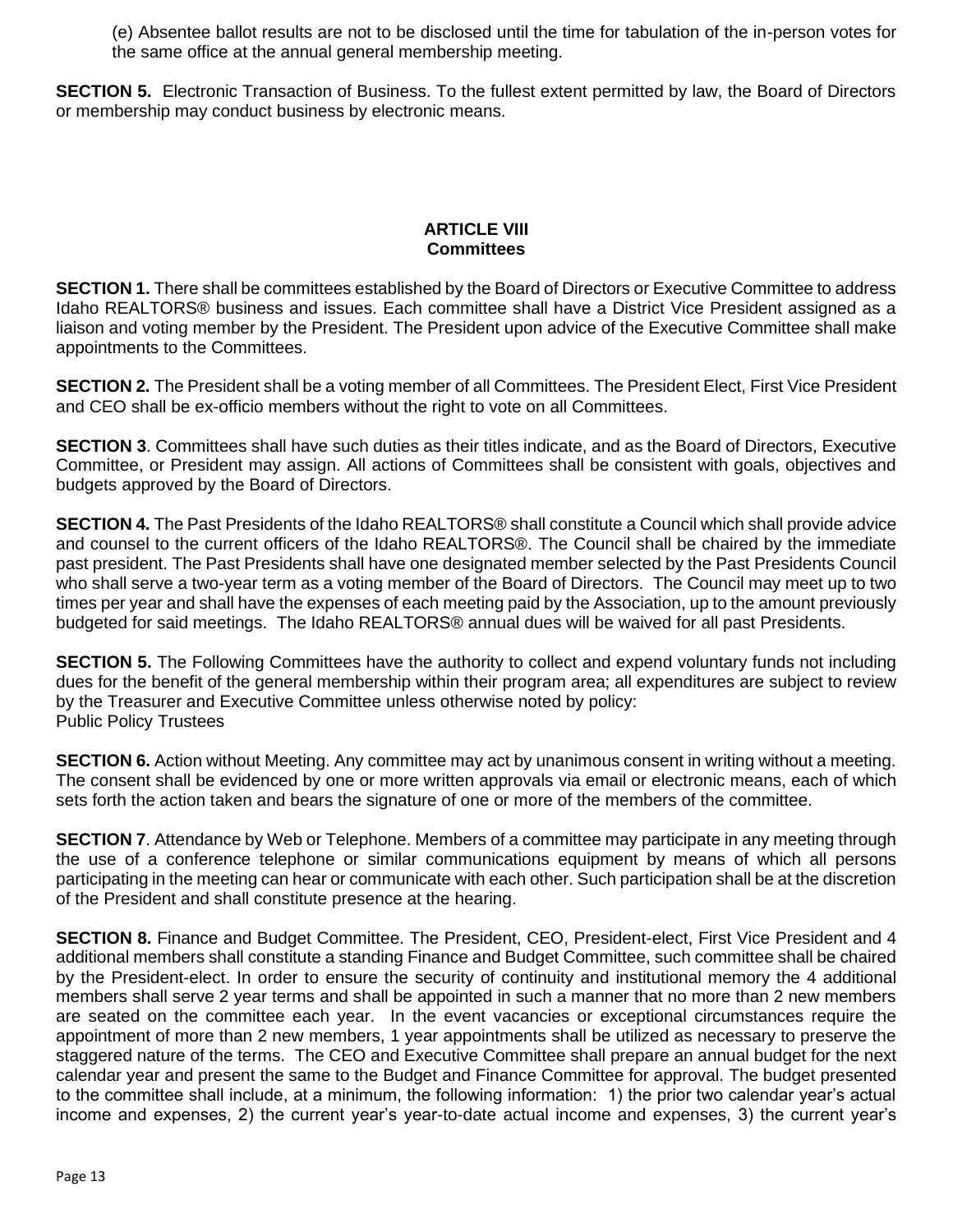budgeted expenditures, and 4) the estimated income and proposed expenditures for the next calendar year; all broken down by appropriate "chart of accounts" titles and numbers. No changes to the chart of accounts' titles or numbers shall be made without a majority vote of the committee and thereafter ratified by a 2/3 vote of the executive committee. Once the Finance and Budget Committee has approved a proposed annual budget the same shall be transmitted for approval to the Executive Committee. Upon approval by the Executive Committee the President-elect shall present the annual budget to the Board of Directors for final approval.

#### **ARTICLE IX Election and Qualification of Officers**

**SECTION 1.** The Idaho REALTORS® shall give official notice of open positions on the first Monday in June. Official nominations from local Board/Associations for individuals seeking elective office must be received by the Idaho REALTORS® office by the third Monday in July. The President and CEO together shall verify eligibility pursuant to Article IX, Section 6 and name at least one candidate for each position, the report of which shall be noticed by the first Monday in August pursuant to Article VII, Section 4. Any additional individuals who wish to be considered for election may submit a petition to the President and CEO signed by at least twenty-five (25) active REALTOR® Members by the second Monday in August which shall thereafter be noticed pursuant to Article VII, Section 4d by the third Monday in August.

**SECTION 2.** Nominations for eligible candidates for State Allocated National Directors cannot be accepted from the floor prior to voting. Election of State Allocated National Directors shall be held at the annual membership meeting of the Association. Candidates receiving a plurality of the eligible votes cast shall be declared elected.

**SECTION 3.** Nominations for eligible candidates for District Vice President cannot be accepted from the floor prior to voting. District Vice Presidents shall be elected by the members of their respective districts pursuant to election procedures outlined in these bylaws. Absentee votes for the office of District Vice President ONLY will open on the Friday following the third Monday in August and be collected electronically via a link on the Idaho REALTORS® website. The official electronic absentee voting will close at 5:00pm MT on the first Monday in September.

**SECTION 4.** Nominations of eligible candidates for First Vice President cannot be accepted from the floor prior to voting from any member of the Board of Directors. Election of First Vice President shall be held at the Board of Directors meeting of the Idaho REALTORS® held during the Idaho REALTORS® Business Conference. The First Vice President will be elected by plurality vote of Directors present and voting. If an incumbent District Vice President elects to run for the position of First Vice President during his/her term, such person shall serve notice of such intention by publicly announcing their candidacy during any Board of Directors meeting or in writing to the CEO so long as the announcement or writing is received on or before the first Monday in July during the year in which the election shall be held. Such notice served shall be deemed a resignation of such position as District Vice President effective November 30 of the year in which the election shall be held. It is the intent of this section to provide district members the opportunity to elect a new District Vice President to complete the remainder of the resigned term.

**SECTION 5.** Vacancies. The President shall fill vacancies in the elective offices of the Executive Committee, District Vice Presidents and State Allocated National Directors by appointment. The appointee shall be a member meeting the qualifications for the office enumerated in the Idaho REALTORS® Constitution and these Bylaws. Vacancies in the office of President, President Elect or Immediate Past President shall be filled by appointment or election by a member possessing all the qualifications required for First Vice President. Appointments shall last until the next board of directors or annual membership meeting, whichever is the proper electorate for the vacant office, at which time, the REALTOR® Members present and eligible will vote to ratify the appointee. Ratification shall require a majority vote of those members present. If the appointee is not ratified, then the floor shall be open to nominations and an election to fill any remaining time of the original term of office in which the vacancy occurred. Notwithstanding any other provision of the Constitution or these bylaws, nominations from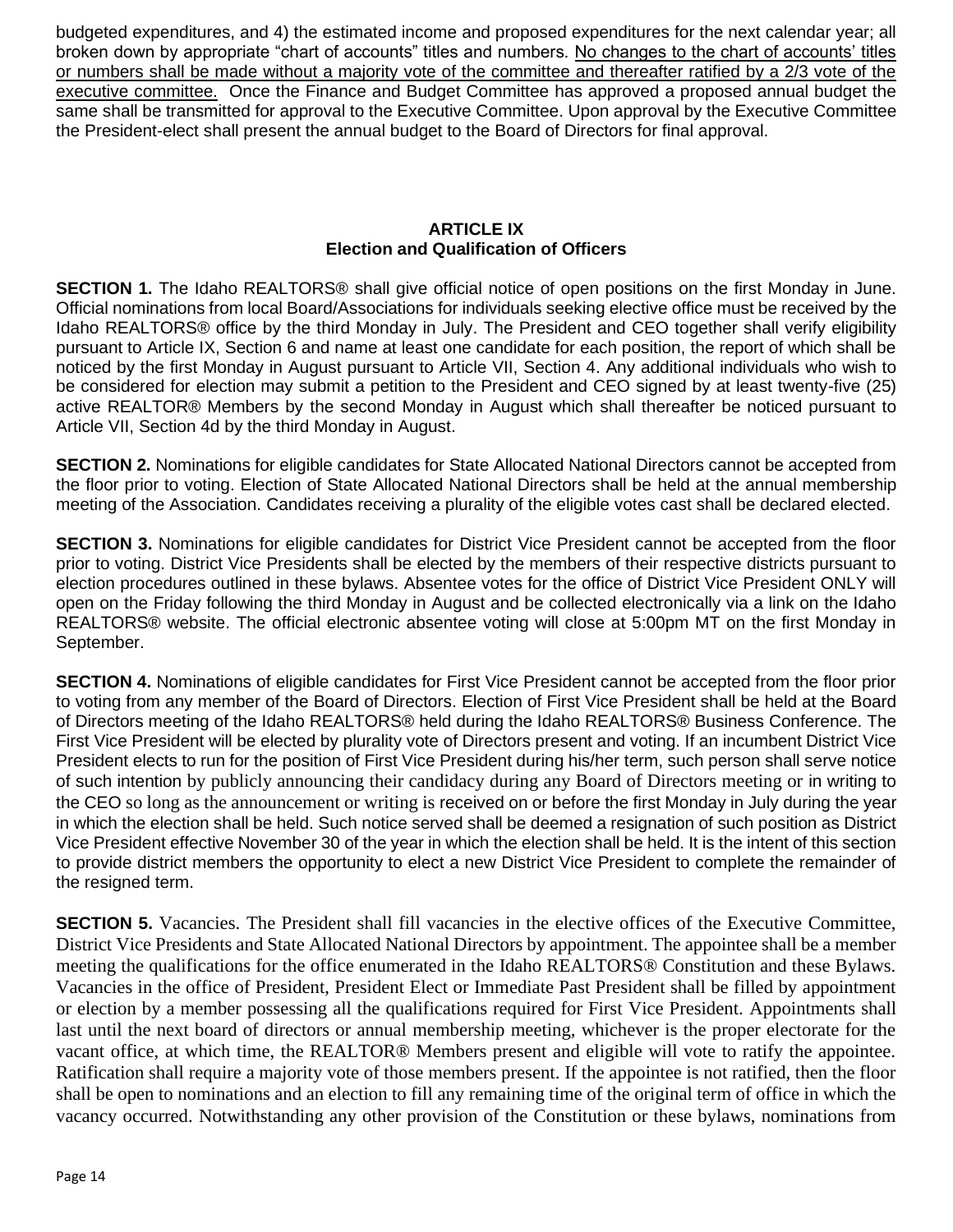the floor after a failed ratification vote are permissible as long as the nominee meets all the qualifications for the office.

The Executive Committee may call a special board of directors or membership meeting as provided in these bylaws for the purpose of ratifying an appointee. Notice requirements otherwise provided for in these bylaws shall be followed for all vacancies to the extent reasonably practicable. Advisory votes or votes to address anticipated vacancies are acceptable.

When any office becomes vacant, and no mode is provided by these bylaws for filling such vacancy, the President shall fill such vacancy by appointment with the advice and consent of the Executive Committee.

**SECTION 6.** Qualifications for Office. Those Directors elected and nominated to the Idaho REALTORS®, Board of Directors by Member Boards/Associations, Institutes, Societies, and Councils will be subject to criteria established by the body represented. The First Vice President and District Vice Presidents shall be REALTOR® Members who have served, at the time of their nomination, a minimum of thirty-six (36) months as a combination of at least two of the following: (1) Local Board/Association Director; (2) Local Board/Association President; (3) State Director; (4) Institute, Society, and/or Council President; (5) State Committee Member; (6) Graduate of either National or Idaho REALTOR® Leadership Academy. State Allocated National Directors shall be REALTOR® Members who have served a minimum of thirty-six (36) months as one of or a combination of the following: (1) State Director; (2) State Executive Committee; (3) State Committee Member (minimum of one year as chairman); (4) National Committee Member (minimum year one year as chairman and/or vice chairman); (5) Graduate of either National or Idaho REALTORS® Leadership Academy.

**SECTION 7.** All votes cast in Idaho REALTORS® election of officers shall be by secret ballot, and vote totals are confidential and will not be announced.

**SECTION 8.** Tie Votes: In the First Vice President or State Allocated National Director elections, the secret ballot of the presiding officer shall be kept separate and utilized only if needed to break a tie vote. In District Vice President elections, a tie vote will be decided by the toss of a coin after two tie votes.

**SECTION 9.** Removal of Officers. In the event that an Officer is deemed to be unable or incapable of fulfilling the duties for which elected, but will not or cannot resign from their office voluntarily, the Officer may be removed from office under the following procedure: (a) A petition requiring the removal of an Officer or Director and signed by not less than a majority of all Directors shall be filed with the President, or if the President is the subject of the petition, with the next ranking Officer, and shall specifically set forth the reasons the subject thereof is deemed disqualified from further service; (b) Upon receipt of the petition, a special hearing before the Directors of the Idaho REALTORS® shall be scheduled during the next regular business meeting and the sole business of the hearing shall be to consider the charge against the Officer who is the subject of the petition and to render a decision on such petition; (c) The special hearing shall be noticed to all Directors at least ten days prior to the meeting and shall be conducted by the President of the Idaho REALTORS® unless the President's continued service in office is being considered at the hearing. In such case, the next ranking Officer will conduct the meeting of the hearing by the Directors. Provided a quorum is present, a three-fourths vote of Directors present and voting shall be required for removal from office.

#### **ARTICLE X Professional Standards and Code of Ethics**

**SECTION 1.** The Code of Ethics of the National Association of REALTORS® is adopted as the Code of Ethics of the Idaho REALTORS® and shall be considered a part of its Rules and Regulations, and the Code of Ethics and the Rules and Regulations of the Idaho REALTORS® shall, in the future, be deemed to be amended and changed whenever said Code of Ethics is amended or changed by the National Association.

**SECTION 2.** A local Board/Association, prior to referring an ethics complaint or arbitration request for review to the Idaho Association, should exhaust all efforts to impanel an impartial tribunal to conduct either the original hearing or the appeal or procedural review. These efforts may include the appointment of knowledgeable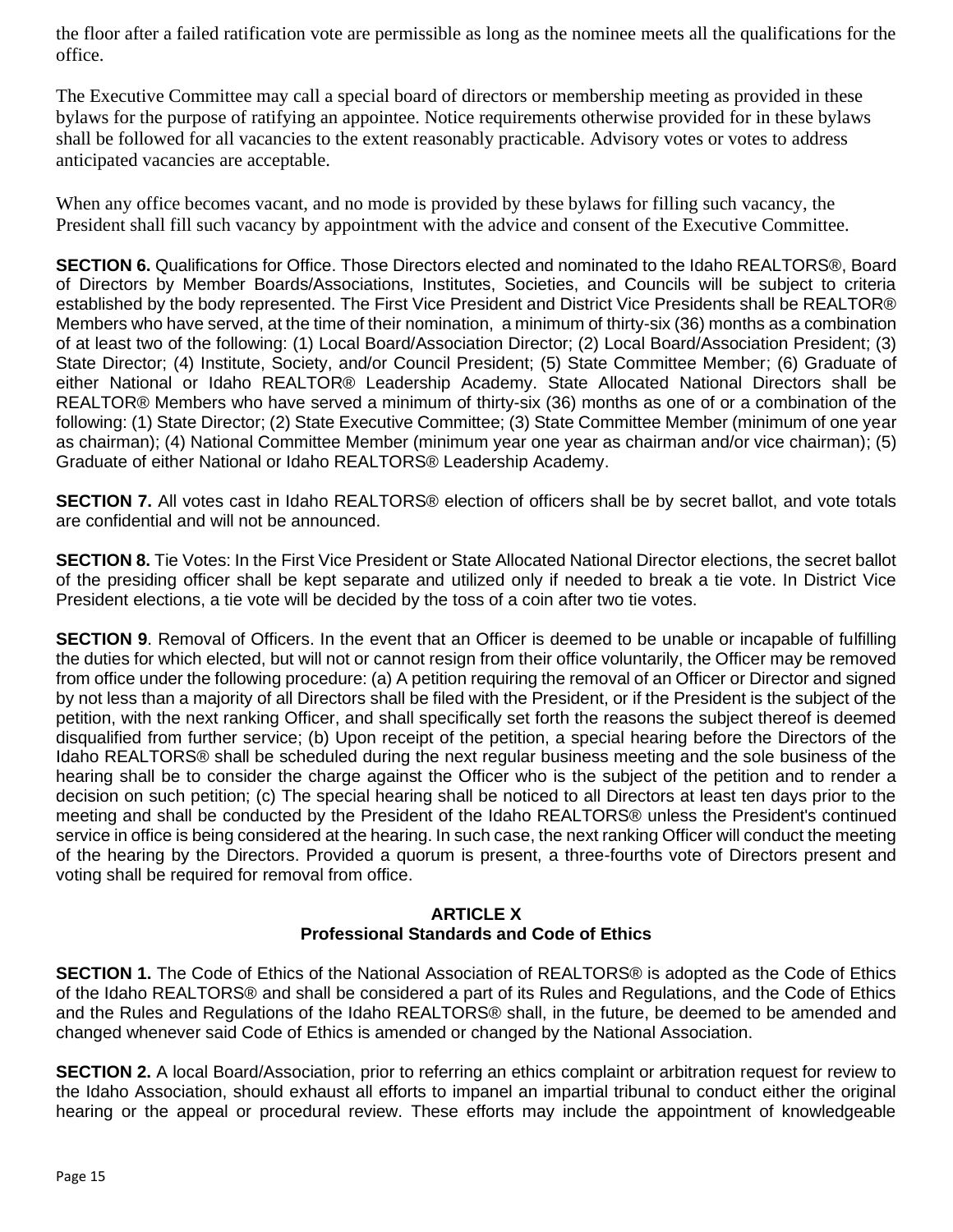members of the Board/Association on an ad hoc basis to serve on either a hearing panel or on behalf of the Board of Directors. If, because of notoriety, etc., the Board/Association cannot impanel an impartial tribunal, the Board/Association may refer the matter to the Idaho REALTORS®, and the Idaho REALTORS® may delegate to another Board/Association or a regional professional standards panel, the authority to hear the case on behalf of the Idaho Association. No Board/Association, however, may be required to accept this delegation of authority. If no other entity is amenable to conducting the review, the Idaho REALTORS® shall be responsible for conducting the hearing.

**SECTION 3.** It shall be the duty and responsibility of every REALTOR® member of the Idaho REALTORS® to abide by the Constitution and Bylaws and the rules and regulations of the Association, the Constitution and Bylaws of the National Association of REALTORS®, and to abide by the Code of Ethics of the National Association of REALTORS®, including the duty to mediate and arbitrate controversies arising out of real estate transactions as specified by Article 17 of the Code of Ethics, and as further defined and in accordance with the procedures set forth in the Code of Ethics and Arbitration Manual of the National Association of REALTORS®, as from time to time amended.

**SECTION 4.** Allegations of ethical violations and contractual disputes (and specific non-contractual disputes as defined in Standard of Practice 17-4) between REALTORS® and between REALTORS® and their customers or clients may be submitted to an ethics or arbitration panel at the Idaho REALTORS® level under the following circumstances:

- (a) Allegations of unethical conduct made against a REALTOR® who is directly a member of the Idaho REALTORS® and not a member of any local Board/Association.
- (b) Allegations of unethical conduct made against a REALTOR® in the instance in which the local Board/Association, because of size or other valid reason, determines that it cannot provide a due process hearing of the matter and petitions the Idaho REALTORS® to conduct a hearing.
- (c) Contractual disputes (and specific non-contractual disputes as defined in Standard of Practice 17-4) between REALTORS® who are not members of the same Board where the matter has been referred to the Idaho REALTORS® by both local Boards.
- (d) Contractual disputes (and specific non-contractual disputes as defined in Standard of Practice 17-4) between REALTORS® who are directly members of the Idaho REALTORS® and are not members of any Board.
- (e) Contractual disputes (and specific non-contractual disputes as defined in Standard of Practice 17-4) between a REALTOR® who does not hold membership in any Board, but is directly a member of the State Association, and a REALTOR® who is a member of a Board.
- (f) Contractual disputes (and specific non-contractual disputes as defined in Standard of Practice 17-4) between REALTOR® Members of the same Board where the Board with good and sufficient reason is unable to arbitrate the controversy. (Explanation: This provision is not designed to relieve a local Board of its primary responsibility to resolve differences arising between members of the same Board. The section recognizes that in some Boards with limited membership, usual arbitration procedures may be impossible.)
- (g) Contractual disputes between a customer or a client and a REALTOR® where the Board with good and sufficient reason is unable to arbitrate the dispute or the REALTOR® is a direct member of the State Association.

**SECTION 5.** Any REALTOR® member of the association may be disciplined by the board of directors for violations of the Code of Ethics or other duties of membership, after a hearing as described in the *Code of Ethics and Arbitration Manual* of the association, provided that the discipline imposed is consistent with the discipline authorized by the Professional Standards Committee of the NATIONAL ASSOCIATION OF REALTORS® as set forth in the *Code of Ethics*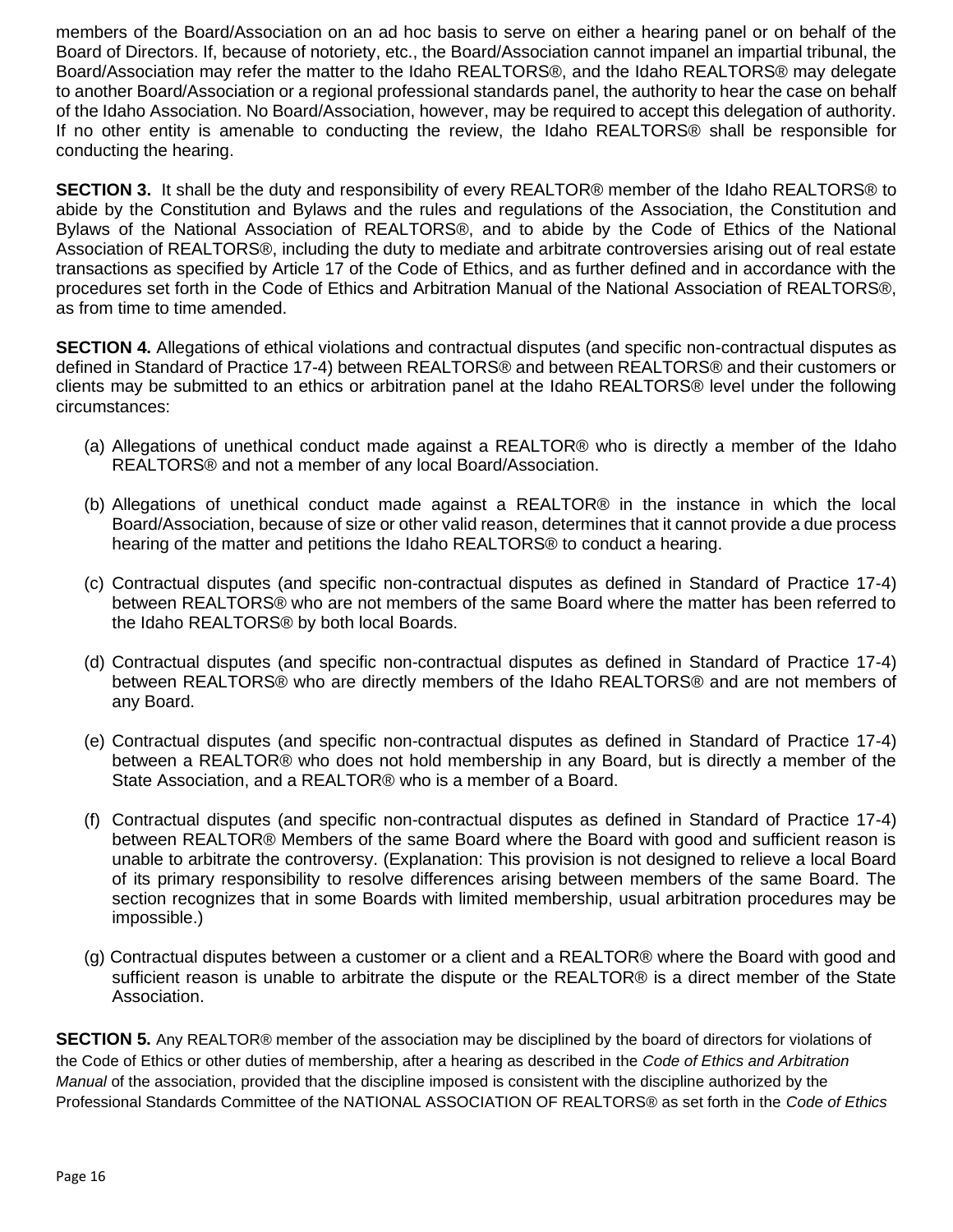*and Arbitration Manual* of the National Association. It shall be the responsibility of the association and of association members relating to the enforcement of the Code of Ethics, the disciplining of members, and the mediation and arbitration of disputes, and the organization and procedures incident thereto, shall be governed by the Code of Ethics and Arbitration Manual of the NATIONAL ASSOCIATION OF REALTORS®, as amended from time to time, which is by this reference incorporated into these Bylaws, provided, however, that any provision deemed inconsistent with state law shall be deleted or amended to comply with state law.

**SECTION 6.** If a REALTOR® Member (as defined in Article II, Section 4, of these bylaws) resigns from the Board or otherwise causes membership to terminate with an ethics complaint pending, the complaint shall be processed until the decision of the association with respect to disposition of the complaint is final by this association (if respondent does not hold membership in any other association) or by any other association in which the respondent continues to hold membership. If an ethics respondent resigns or otherwise causes membership in all Boards to terminate before an ethics complaint is filed alleging unethical conduct occurred while the respondent was a REALTOR®, the complaint, once filed, shall be processed until the decision of the association with respect to disposition of the complaint is final. In any instance where an ethics hearing is held subsequent to an ethic respondent's resignation or membership termination, any discipline ratified by the Board of Directors shall be held in abeyance until such time as the respondent rejoins an association of REALTORS®.

If a REALTOR® Member (as defined in Article II, Section 4, of these bylaws) resigns or otherwise causes membership to terminate, the duty to submit to mediation then arbitration continues in effect even after membership lapses or is terminated, provided that the dispute arose while the former member was a REALTOR®.

**SECTION 7.** New member Code of Ethics orientation: Applicants for REALTOR® membership and provisional REALTOR® members (where applicable) shall complete an orientation program on the Code of Ethics of not less than two hours and thirty minutes of instructional time. This requirement does not apply to applicants for REALTOR® membership or provisional members who have completed comparable orientation in another association, provided that REALTOR® membership has been continuous, or that any break in membership is for one year or less. Failure to satisfy this requirement within 90 days of the date of application (or, alternatively, the date that provisional membership was granted), will result in denial of the membership application or termination of provisional membership.

**SECTION 8.** Continuing member Code of Ethics training: Effective January 1, 2017, through December 31, 2018, and for successive two-year periods thereafter, each REALTOR® member of the Idaho REALTORS® *(except for REALTOR® members granted REALTOR® Emeritus status by the National Association)* shall be required to complete ethics training of not less than two (2) hours and thirty (30) minutes of instructional time. This requirement will be satisfied upon presentation of documentation that the member has completed a course of instruction conducted by this or another association, the Idaho REALTORS®, the National Association of REALTORS®, or any other recognized educational institution or provider which meets the learning objectives and minimum criteria established by the National Association of REALTORS® from time to time. REALTOR® members who have completed training as a requirement of membership in another association and REALTOR® members who have completed the New Member Code of Ethics Orientation during any two (2) year cycle shall not be required to complete additional ethics training until a new two (2) year cycle commences. Failure to satisfy this requirement shall be considered a violation of a membership duty for which REALTOR® membership shall be suspended until such time as the training is completed.

Failure to meet the requirement in any two (2) year cycle will result in suspension of membership for the first two months (January and February) of the year following the end of any two (2)-year cycle or until the requirement is met, whichever occurs sooner. On March 1 of that year, the membership of a member who is still suspended as of that date will be automatically terminated.

## **ARTICLE XI Use of the terms REALTOR**® **and REALTORS**®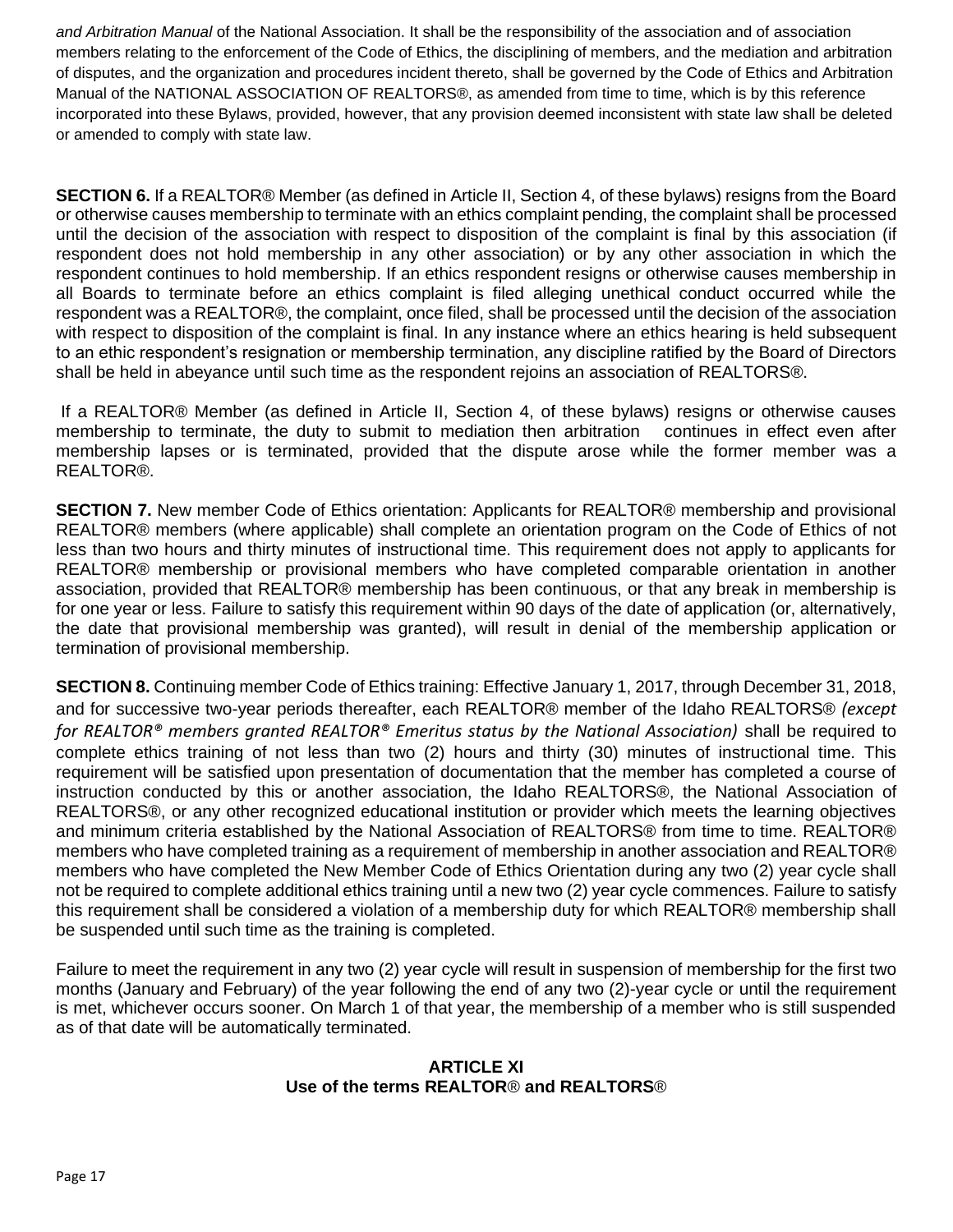**SECTION 1.** Inclusion and retention of the Registered Collective Membership Mark REALTORS® in the name of the association shall be governed by the *Constitution and Bylaws of the NATIONAL ASSOCIATION OF REALTORS®* as from time to time amended.

Use of the terms "REALTOR®" and "REALTORS®" by Members shall at all times be subject to the provisions of the Constitution and Bylaws of the National Association of REALTORS®, Inc. and to the rules and regulations prescribed by its Board of Directors. The Idaho REALTORS® shall have authority to control, jointly and in full cooperation with the National Association of REALTORS®, the use of the terms within those areas of Idaho not within the jurisdiction of a Member Board/Association of the National Association of REALTORS®, Inc. Any misuse of the terms by members is a violation of a membership duty and may subject members to disciplinary action by the Board of Directors after a hearing as provided for in the Association's Code of Ethics and Arbitration Manual.

**SECTION 2.** Individual Members of the Idaho REALTORS® shall have the privilege of using the terms "REALTOR®" and "REALTORS®" in connection with their places of business within the state or a state contiguous thereto so long as they remain REALTOR® Members in good standing. No other class of members shall have this privilege.

**SECTION 3.** A REALTOR® Member who is a principal of a real estate firm, partnership, or corporation may use the terms "REALTOR®" or "REALTORS®" only if all the principals of such firm, partnership, or corporation who are actively engaged in the real estate profession within the state or a state contiguous thereto are REALTOR® or Institute Affiliate Members.

In the case of a REALTOR® principal member whose business activity is substantially all commercial, the right to use the term REALTOR® or REALTORS® shall be limited to office locations in which a principal holds REALTOR® membership. If a firm, partnership, or corporation operates additional places of business in which no principal holds REALTOR® membership, the term REALTOR® or REALTORS® may not be used in any reference to those additional places of business.

**SECTION 4.** An Institute Affiliate Member shall not use the term "REALTOR®" or "REALTORS®" and shall not use the imprint of the emblem seal of the National Association of REALTORS®, Inc.

## **ARTICLE XII Districts**

**SECTION 1.** The Board of Directors shall, for state representation purposes, divide the state into four Districts.

## **ARTICLE XIII Fiscal Year**

**SECTION 1.** The fiscal and elective year of the Idaho REALTORS<sup>®</sup> shall be the calendar year (except as noted in these bylaws).

# **ARTICLE XIV Rules of Order**

**SECTION 1.** Robert's Rules of Order, latest edition, shall be recognized as the authority governing all meetings and conferences when not in conflict with the bylaws of the state Association.

## **ARTICLE XV Amendments**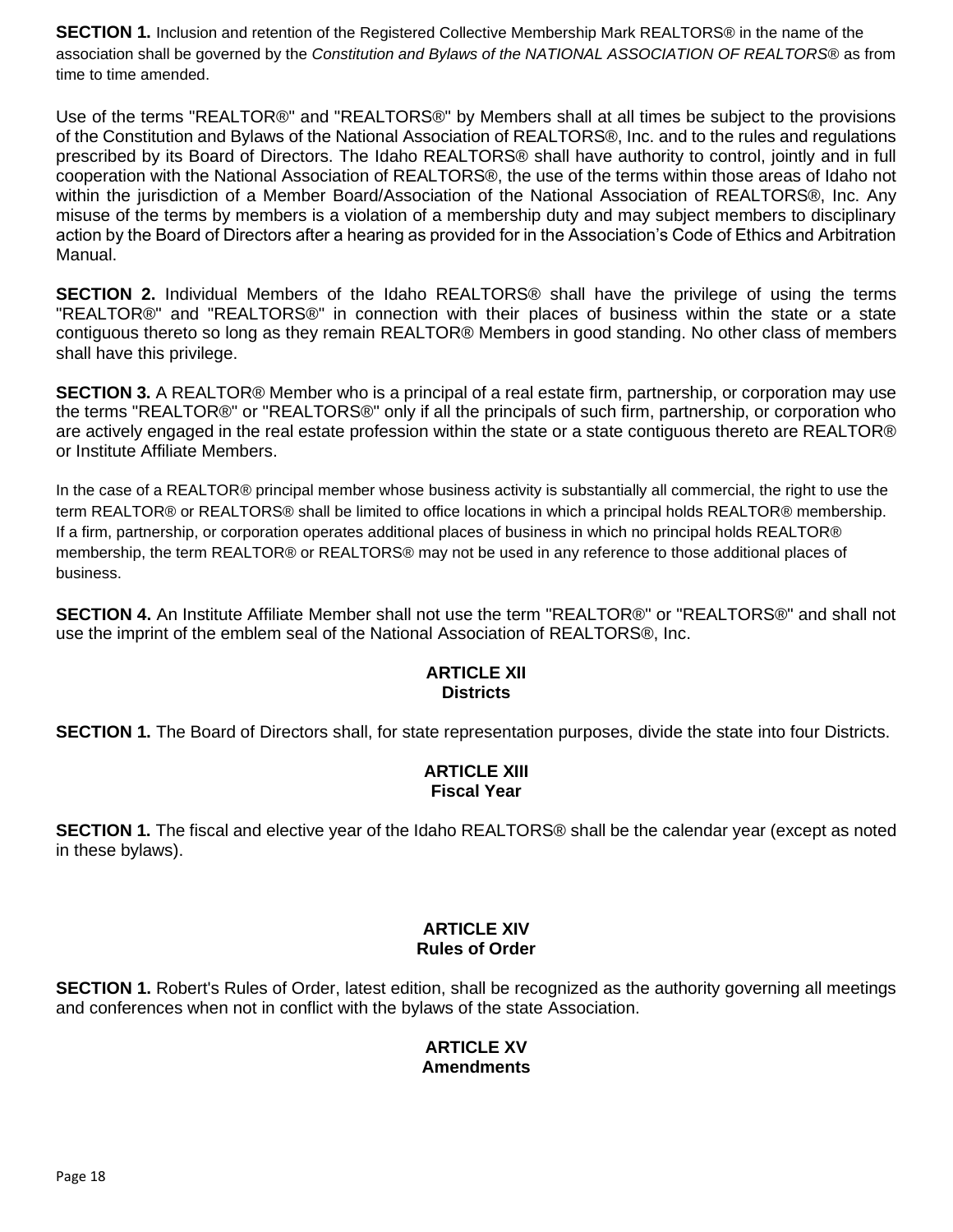**SECTION 1.** These bylaws may be amended at any meeting of the membership by the affirmative vote of twothirds of the REALTOR® Members present. Provided that written notice of the substance of any proposed amendment shall first have been sent to each REALTOR® Member as set forth in Article VII, Section 4 of these bylaws, except that the Board of Directors may, at any regular or special meeting of the Board of Directors at which a quorum is present, approve amendments to the Bylaws which are mandated by NAR policy.

**SECTION 2.** The notification requirements referenced in Section 1 may be waived upon unanimous consent of all REALTOR® Members present at the annual membership meeting to consider an amendment to these bylaws proposed from the floor. Any such amendment duly approved by two-thirds of the REALTOR® Members present and voting must be published on the Idaho REALTORS® website within thirty days. If no written objection is filed in writing with the Idaho REALTORS® within thirty days of publication, the amendment will stand adopted.

## **ARTICLE XVI Legal Review & Issues Mobilization Fund**

The Idaho REALTORS® shall have authority to establish a Legal Review & Issues Mobilization Fund to enable the Idaho REALTORS® to defray, or aid in defraying, legal expenses incurred or anticipated by the Association, its Members and/or Member Boards/Associations relating to litigation or other legal matters of general or significant importance to the real estate industry.

The Public Policy Trustees shall administer the fund. The Board of Directors shall enact rules and regulations governing the recognition of request and disbursements of funds. The Idaho REALTORS® shall have authority to transfer excess moneys to the fund, and shall have authority to levy special assessments as determined and approved by the appropriate Committee.

#### **ARTICLE XVII Harassment**

**SECTION 1:** Any member, officer, director, employee and/or other agent of the Idaho REALTORS® may be reprimanded, placed on probation, suspended, terminated or expelled for harassment of an Idaho REALTORS®, local Board/Association or MLS employee or Officer or Director after an investigation in accordance with the procedures of the association. As used in this Section, harassment means any verbal or physical conduct including threatening or obscene language, unwelcome sexual advances, stalking, actions including strikes, shoves, kicks, or other similar physical contact, or threats to do the same, or any other conduct with the purpose or effect of unreasonably interfering with an individual's work performance by creating a hostile, intimidating or offensive work environment. The decision of the appropriate disciplinary action to be taken shall be made by the investigatory team comprised of the President, and President-elect and/or First Vice President and one member of the Board of Directors selected by the highest ranking officer not named in the complaint, upon consultation with legal counsel for the association. Disciplinary action may include any sanction authorized in the association's Code of Ethics and Arbitration Manual. If the complaint names the President, President-Elect or First Vice President, they may not participate in the proceedings and shall be replaced by the Immediate Past President or, alternatively, by another member of the Board of Directors selected by the highest ranking officer not named in the complaint.

NOTE: Suggested procedures for processing complaints of harassment are available online through http://www.nar.realtor or from the Member Policy Department.

#### **ARTICLE XVIII National Membership.**

The association shall be a member of the NATIONAL ASSOCIATION OF REALTORS®. By reason of the association's membership, each REALTOR® member of the Member Board shall be entitled to membership in the NATIONAL ASSOCIATION OF REALTORS® without further payment of dues. The association shall continue as a member of the National Association, unless by a majority vote of all of its REALTOR® members, decision is made to withdraw, in which